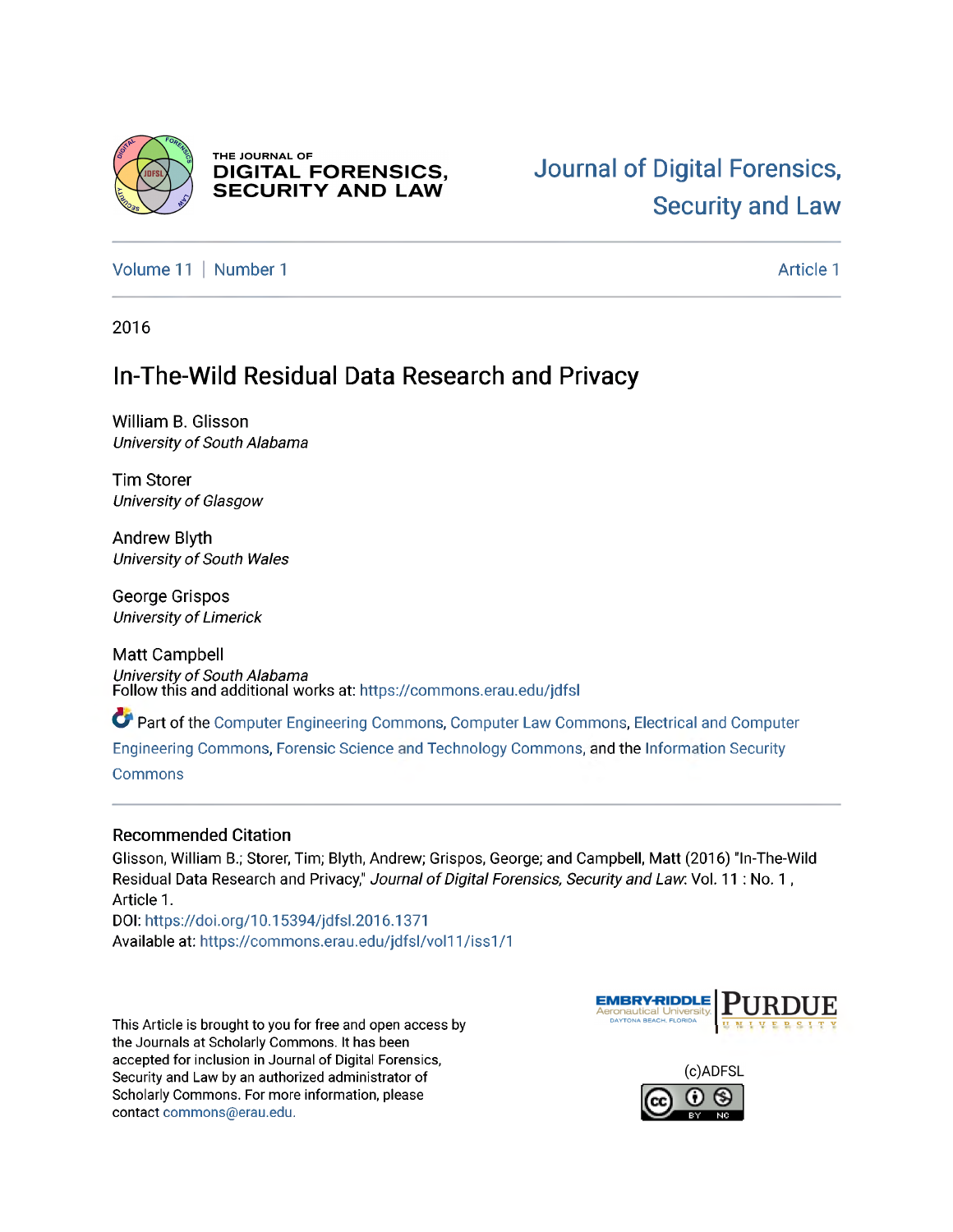# IN-THE-WILD RESIDUAL DATA RESEARCH AND PRIVACY

William Bradley Glisson University of South Alabama School of Computing Science Mobile, AL 36688 [bglisson@southalabama.edu](mailto:bglisson@southalabama.edu)

Tim Storer University of Glasgow School of Computing Science Glasgow, Scotland [timothy.storer@glasgow.ac.uk](mailto:timothy.storer@glasgow.ac.uk)

Andrew Blyth University of South Wales Faculty of Advanced Technology Pontypridd, Wales [andrew.blyth@southwales.ac.uk](mailto:andrew.blyth@southwales.ac.uk)

George Grispos Lero - The Irish Software Research Centre University of Limerick Limerick, Ireland [george.grispos@lero.ie](mailto:george.grispos@lero.ie)

> Matt Campbell University of South Alabama School of Computing Science Mobile, AL 36688 [mattcampbell@southalabama.edu](mailto:mattcampbell@southalabama.edu)

#### **ABSTRACT**

As the world becomes increasingly dependent on technology, researchers in industry and academia endeavor to understand how technology is used, the impact it has on everyday life, the artifact life-cycle and overall integrations of digital information. In doing so, researchers are increasingly gathering 'real-world' or 'in-the-wild' residual data, obtained from a variety of sources, without the explicit consent of the original owners. This data gathering raises significant concerns regarding privacy, ethics and legislation, as well as practical considerations concerning investigator training, data storage, overall security and data disposal. This research surveys recent studies of residual data gathered in-the-wild and analyzes the challenges that were confronted. Amalgamating these insights, the research presents a compendium of practices for addressing the issues that can arise in-the-wild when conducting residual data research. The practices identified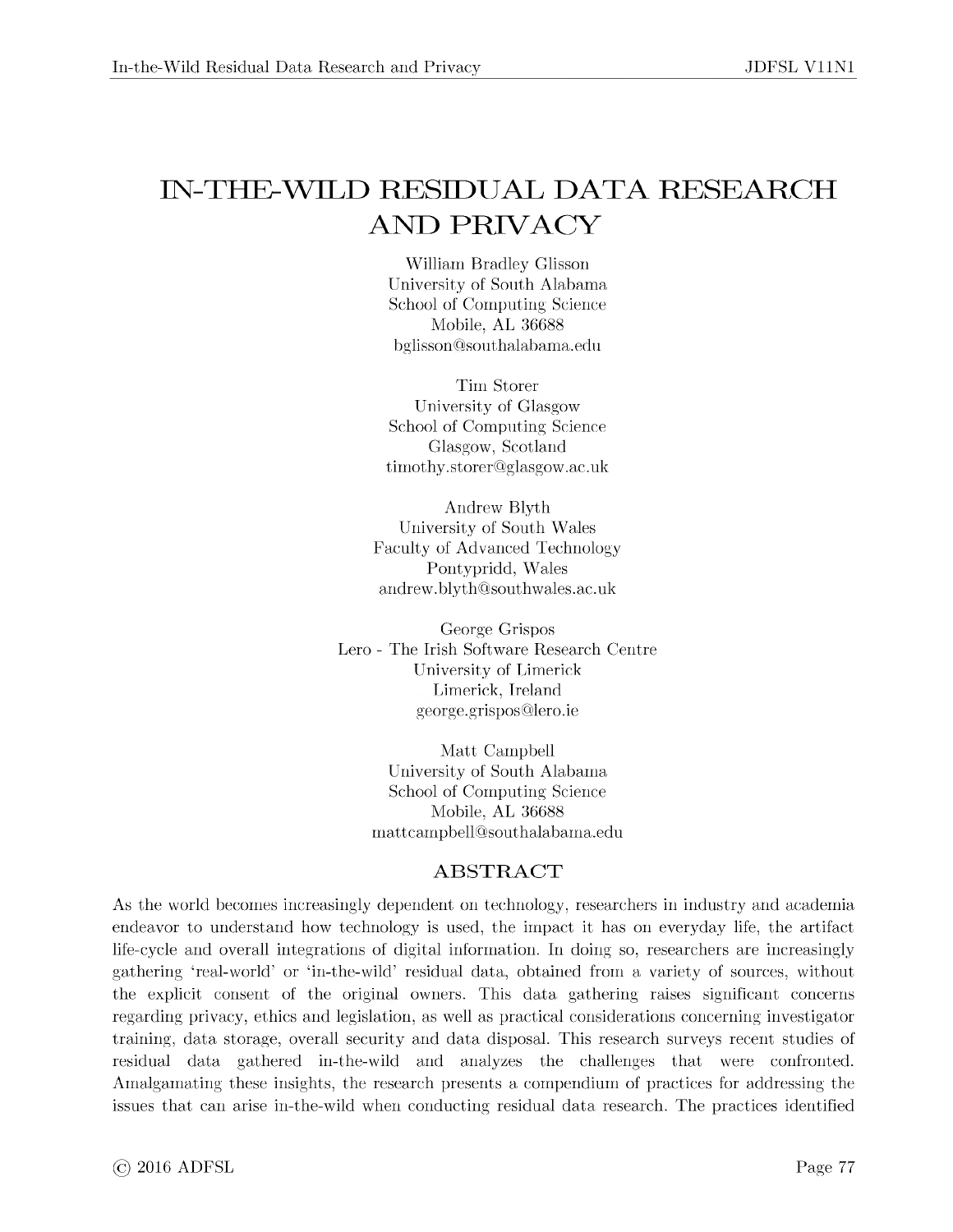in this research can be used to critique current projects and assess the feasibility of proposed future research.

**Keywords**: Residual Data, In-the-wild, Digital Forensics, Privacy

## **1. INTRODUCTION**

Information and communication technologies (ICTs) are now essential parts of the infrastructure of the modern global society. These technologies are becoming ubiquitous, remote and mobile. They enable a multitude of services and information to be delivered to an end-user on demand and on a diverse range of end-user devices. Examples include access to personal information and services, such as social media sites, shopping, banking; social activities, such as online activism and voting; and corporate information, such as accounting systems or business plans. Indicative of this phenomenon, Gartner (2016), for example, has estimated that the combined worldwide shipments of tablets, mobile phones and personal computers (PC) will reach 2.4 billion units in 2016.

Separately, the International Telecommunication Union reported that there were more than 7 billion mobile-cellular subscriptions in 2015 (International Telecommunication Union, 2015). Gartner (2012) has also predicted that annual individual household broadband consumption will increase from 464 gigabytes in 2011 to 3.3 terabytes in 2016.

In order to understand the extent and practice of everyday activities mediated through ICTs, researchers have increasingly turned to a range of 'in-the-wild' methods for data gathering (Hagen, Robertson, Kan, & Sadler, 2005). Chamberlain, et al. (2012) have argued that HCI researchers are increasingly leaving the laboratory and turning towards 'inthe-wild' studies as a better way of understanding user behavior. Separately, Rogers et al. (2011) argues that research

conducted in-the-wild can generate results and insights that cannot be obtained in laboratory environments.

The increasing capabilities of digital storage devices has also meant that there is an increasing amount of information left resident long after its usefulness to its original creator has ceased. Recent research by digital forensic researchers has recovered a wealth of personal, sensitive and corporate information from relatively small samples of storage devices. Glisson, et al. (2011) recovered over 11,000 data artifacts from just 49 mobile devices acquired from secondary markets. In additional research, Glisson and Storer (2013) recovered over 7,000 artifacts from 32 mobile phones issued to employees in a Fortune 500 company.

Similarly, studies by Jones (Jones, Dardick, Davies, Sutherland, & Valli, 2009; Jones, Valli, Sutherland, & Thomas, 2008) examined a sample of used hard disks, and reported that over 70% contained personally identifiable information. A similar study conducted by the Real Data Corpus (RDC) project obtained 158 re-sold hard disks, from which they were able to extract 75 gigabytes of data (S. L. Garfinkel & Shelat, 2003).

This residual data is of considerable interest to both researchers in industry and academia for several reasons, for example:

• Residual data research provides insights into the magnitude of privacy and security risks taken by owners of digital devices when they dispose of them. By conducting surveys of residual data on devices sourced from secondary markets, researchers can monitor trends in personal, sensitive and corporate information. This data can be examined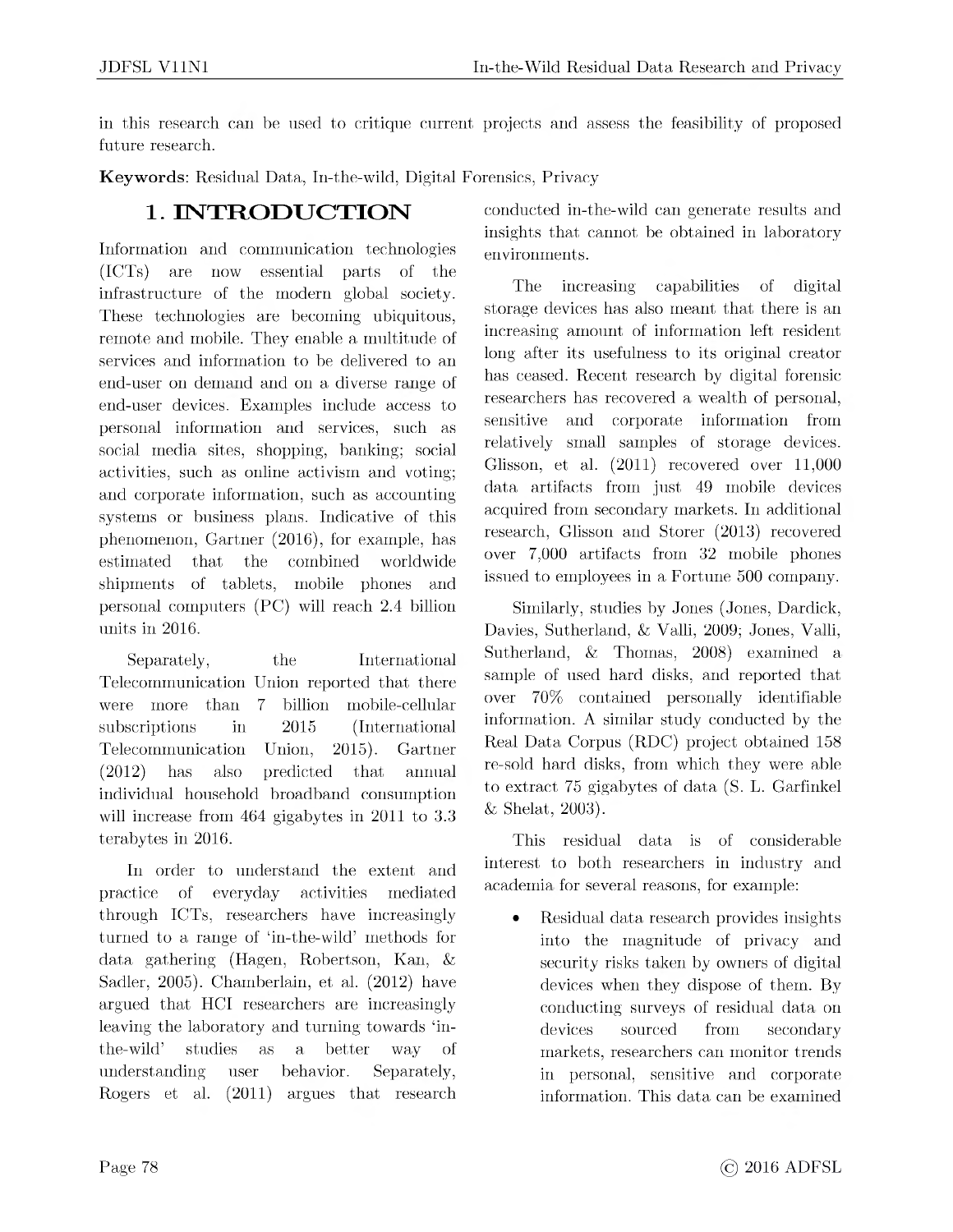to identify risks that can be used to implement successful security breaches. In turn, researchers can evaluate the effectiveness of new security and privacy counter measures, such as custom operating system modifications, in an effort to improve data deletion mechanisms and real-time data breach notification solutions.

- Collection of data sets from residual inthe-wild sources provides digital forensics researchers with realistic test cases on which to evaluate new and existing software tools and practices. Generating realistic data sets artificially, for evaluation purposes, can be extremely difficult due to the variability and idiosyncrasies of individual behavior. Taking data sets from in-the-wild sources provides the opportunity to evaluate forensic tools against targets that can be more representative of real-world investigations. Insights into digital forensic tool performance, potentially, impacts residual data credibility in legal settings. Recent research highlights the importance of residual data credibility by indicating that the introduction of residual data as evidence in legal atmospheres is escalating (Berman, Glisson, & Glisson, 2015; McMillan, Glisson, & Bromby, 2013).
- More widely, in-the-wild residual data is of interest to researchers who seek to better understand how users behave with ICTs outside of controlled laboratory settings. The residual data contained on devices, such as message conversations, pictures, application logs and office documents, can be used to reconstruct details of user behavior. This source of information can provide direct insights into how ICTs are used

In-The-Wild, rather than how users say they are used. It also initiates discussions on ethical handling of residual digital data.

The investigation of residual data sources raises serious legal and ethical considerations. The very act of investigating the extent of privacy risks through analysis of residual data sources creates the potential for those very risks to be realized, inadvertently or otherwise, by the researcher. Unlike other forms of inthe-wild research, it is unlikely that the former owners of the devices examined will have provided explicit consent for their data to be included in the study which is a standard practice in research involving human participants (British Psychological Society, 2010). Any subsequent analysis of the data found on the storage devices, therefore, raises concerns about the rights and expectations of the device's former owners. In particular, there may be concerns as to their rights or expectations of privacy, which may persist well after the device has been discarded or sold.

Expectations of privacy by the former owners of ICT devices may be complex, given that the definition and understanding of privacy itself is multi-faceted and remains a contested topic (Smith, Dinev, & Xu, 2011). Several authors have conducted literature reviews in the area of privacy, demonstrating the breadth of issues (Belanger & Crossler, 2011; Smith & Milberg, 1996). Despite this complexity and disagreement, it seems clear from the literature that the use of residual data in research raises privacy concerns. Clarke (1999) defines privacy as "the interest that individuals have in sustaining a personal space, free from interference by other people and organizations". The work identifies four aspects of privacy: person, personal behavior, personal communication and personal data (Clarke, 1999); all of which may be affected by the collection of residual data. In addition,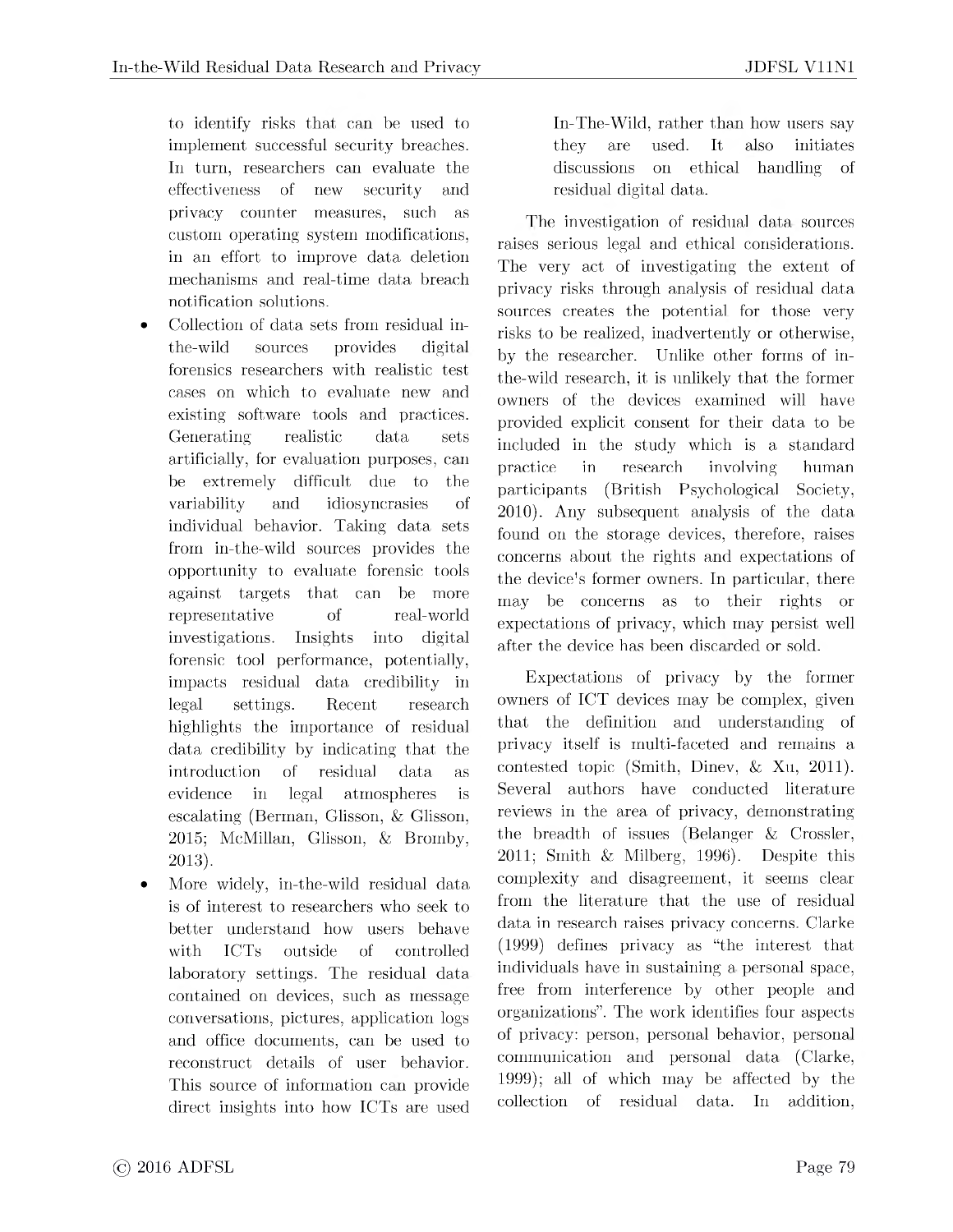Belanger and Crossler (2011) note, in their survey of privacy research, that control over secondary uses of personal information through "the practice of using data for purposes other than those for which they were originally collected" recurs in several definitions of privacy. Therefore, it is essential that studies utilizing in-the-wild residual data be designed to acknowledge and address threats to individual privacy.

This paper contributes to the high-level privacy agenda by reviewing existing research studies of residual data to identify themes. These themes are then used to identify best practices in residual data research and present a compendium of practices for addressing common legal and ethical considerations.

The paper is structured as follows. Section two reviews existing studies of residual data. Section three discusses the ethical and legal challenges that are present in this form of research and describes how the previous studies addressed these challenges. Section four synthesizes this discussion into a compendium of practices for managing in-the-wild residual data during research. Finally, section five draws conclusions and presents future work that should be conducted in this area.

## **2. REVIEW OF RESIDUAL STUDIES**

This section reviews the methodologies of previous studies, which recovered and analyzed in-the-wild residual data. The studies were selected due to their visibility in academic literature. The focus and results of the studies discussed in this section are summarized in Table 1. For reader clarification, the investigator referenced in the majority of the paper is the academic primary investigator of a research study, unless otherwise stated.

### **2.1 Device Types and Acquisition Processes**

The Garfinkel and Shelat (2003) study describes the collation of data that eventually became the Real Data Corpus, a collection of storage device images used for evaluation of digital forensic software. The Jones, et al. (Jones, Dardick, et al., 2009) study is part of a series of analyses of trends in residual data on hard disks, beginning in 2005. The Glisson, et al. (2011), Jones et al. (2008), and Glisson and Storer (2013) studies investigated residual data on mobile and handheld devices.

Finally, the Jones et al. (2009) and the Szewczyk and Sansurooah (2011) studies investigated residual data on flash storage devices which consisted of external USB and memory cards, respectively. All of the studies broadly followed the same series of activities.

These activities include acquiring their target storage devices, recovering data and analyzing the contents of the data recovered. However, the amount of information provided on an implemented methodology varied from study to study. Both the Glisson, et al. (2011) and the Glisson and Storer (2013) studies provide an extensive description of the processes followed and tools used throughout their experiment. Garfinkel and Shelat (2003) described their recovery process in detail, but also use a range of custom software tools for analysis that are not described in detail.

The sampling methodology is reported in varying detail in the studies. Glisson, et al. (2011) described the procedures followed for selecting devices for purchase from the online auction site (eBay) and pawnbroker sources which included location, pricing and auction format. Jones et al. (Jones, Valli, et al., 2009) and Garfinkel and Shelat (2003) both describe tactics used for acquiring devices. These tactics included buying devices in bulk from major resellers and buying in small lots to avoid raising individual seller's suspicions. Uniquely, Jones, et al. (2009) sampled devices from a number of different countries and used several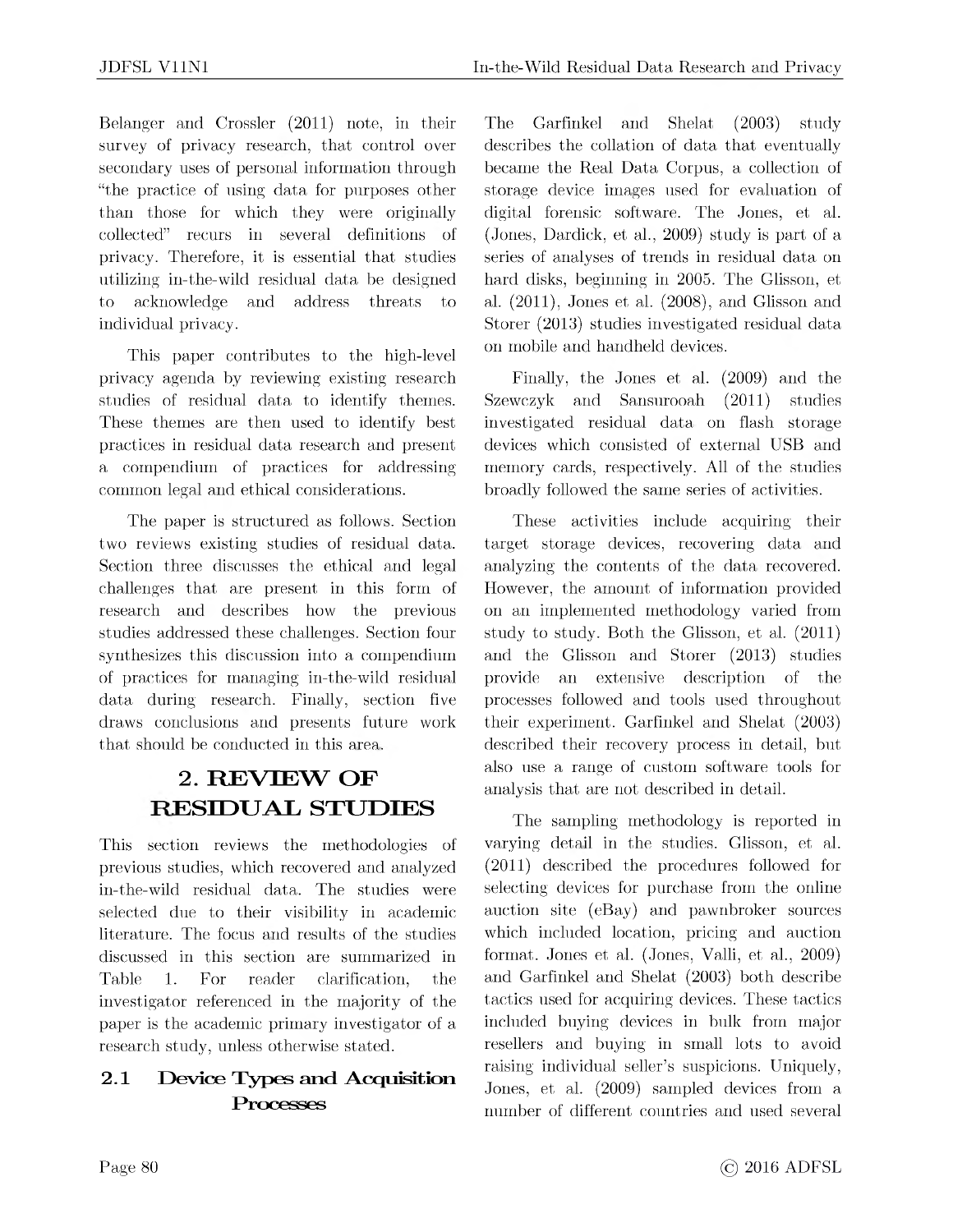different research teams to conduct the analysis.

Table 1: *Studies In-The-Wild*

|                                  | <b>Device Type</b> |        |              |              |                |          |                   | <b>Sources</b>      |              |                  |                  | Aim        |                | <b>Results</b>  |           |                  |                 |  |
|----------------------------------|--------------------|--------|--------------|--------------|----------------|----------|-------------------|---------------------|--------------|------------------|------------------|------------|----------------|-----------------|-----------|------------------|-----------------|--|
| Study                            | disk<br>Hard       | Mobile | Handheld     | Flash<br>USB | card<br>Memory | Reseller | auction<br>Online | Computer<br>auction | Pawnbroker   | fair<br>Computer | risks<br>Privacy | Evaluation | size<br>Sample | Identifying     | Sensitive | Sanitized        | deleted<br>User |  |
| Szewczyk &<br>Sansurooah<br>2011 |                    |        |              |              | $\checkmark$   |          | $\checkmark$      |                     |              |                  | ✓                |            | 119            | 18 <sup>a</sup> |           | 14               | 89              |  |
| Glisson,<br>et<br>al. $2011$     |                    | ✓      |              |              |                |          | $\checkmark$      |                     | $\checkmark$ |                  | $\checkmark$     | ✓          | 49             | $21^{\rm b}$    | 23        | $\boldsymbol{0}$ | 15              |  |
| Jones, et al.<br>2009a           | $\checkmark$       |        |              |              |                |          | $\checkmark$      | ✓                   |              | $\checkmark$     | $\checkmark$     |            | 338            | 55              |           | 61               | 83              |  |
| Jones, et al.<br>2009b           |                    |        |              | ✓            |                |          | $\checkmark$      |                     |              | ✓                | $\checkmark$     |            | 43             | 23              |           | $\overline{2}$   | 20              |  |
| Jones, et al.<br>$\,2008\,$      |                    | ✓      | $\checkmark$ |              |                | ✓        | $\checkmark$      |                     |              |                  | $\checkmark$     |            | 161            | 10              |           | 27               |                 |  |
| Garfinkel $\&$<br>Shelat 2003    | $\checkmark$       |        |              |              |                | ✓        | ✓                 |                     |              |                  | $\checkmark$     | ✓          | 158            |                 |           | 12               | $117^c$         |  |

<sup>&</sup>lt;sup>a</sup> Szewczyk and Sansurooah don't report devices containing personally identifying information. The figure shown is the number of devices reported to contain resumes and is taken as a lower bound.

b Glisson, et al. did not attempt to determine whether a former owner of a device could be identified through analysis of residual data. The figure shown is the number of devices reported to contain contact database entries and is taken as a lower bound.

<sup>&</sup>lt;sup>c</sup> Garfinkel and Shelat state that 'practically all' hard disks that were successfully imaged and had not been sanitized contained user deleted files. The figure shown is the total number of hard disks in the study, minus unreadable and sanitized disks.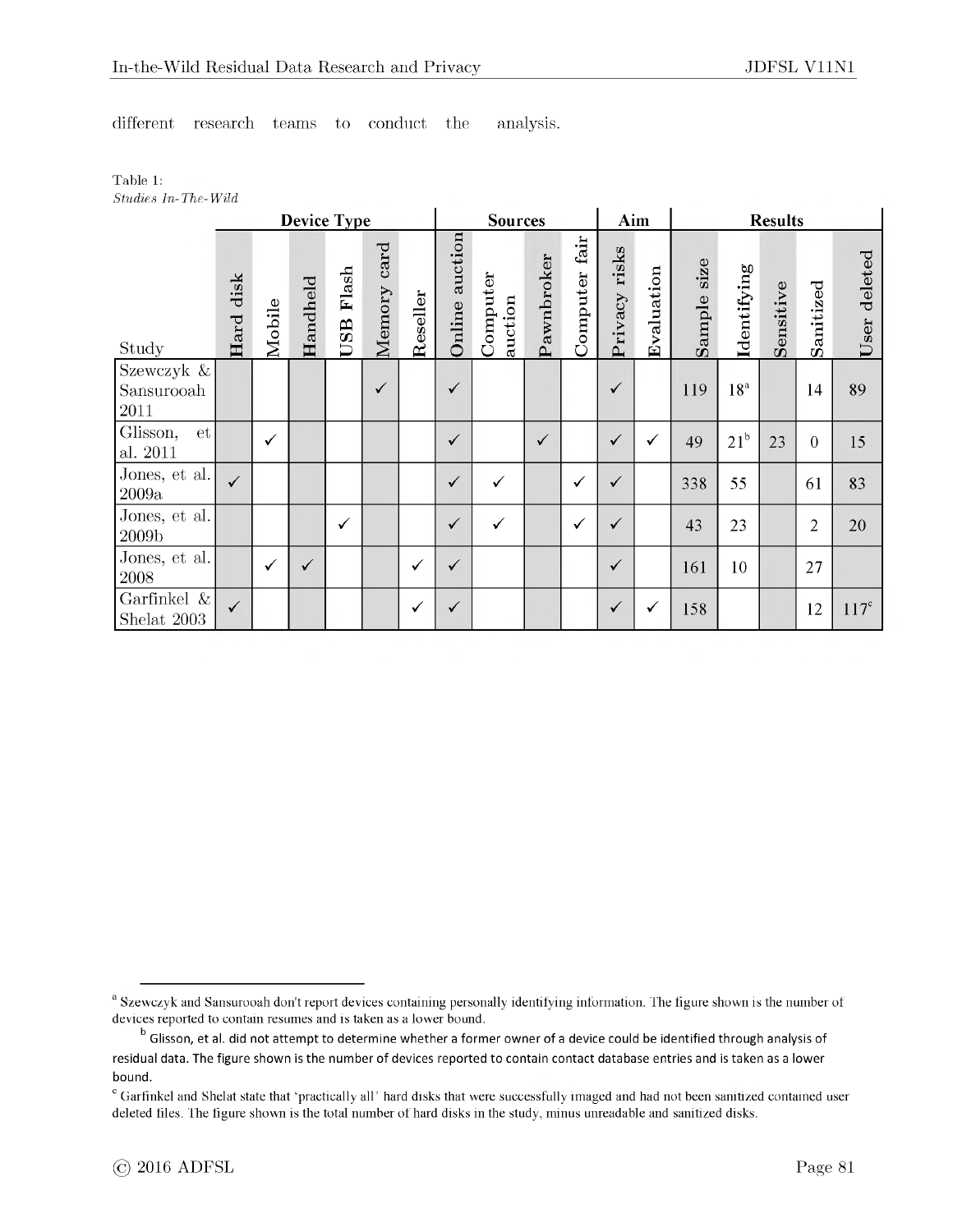A number of studies by Jones et al. (Jones, Dardick, et al., 2009; Jones, Valli, et al., 2009; Jones et al., 2008) provide an outline of their experimental method and tools used, but the steps taken are not described in detail. Szewczyk and Sansurooah (2011) reported the use of processes and tools similar to that of two of the Jones' studies (Jones, Dardick, et al., 2009; Jones, Valli, et al., 2009).

All but one of the studies reported here acquired mobile devices from a range of secondary markets, including commercial resellers of ICT equipment; online auction sites, such as eBay; public auctions and pawnbrokers. Consequently, the extent to which an intermediary may have altered a storage device before being accessed by the researchers may vary between studies. In some of the studies (S. L. Garfinkel & Shelat, 2003; Glisson et al., 2011; Jones, Valli, et al., 2009), the researchers acquired the devices themselves. However, Jones et al.(Jones, Dardick, et al., 2009; Jones et al., 2008) were supplied with the devices by an intermediary, who kept the original source of the devices confidential while the work was conducted.

### **2.2 Protective Measures**

Glisson, et al.,(2011) outlined the training procedures they followed with their investigators before allowing them to process the target devices. The investigators were instructed in their legal and ethical responsibilities while working on the study. In particular, each investigator was asked to sign a non-disclosure agreement asserting that they would not discuss the material they viewed within the laboratory with anyone outside of the study team. The investigators were then trained on the software recovery tools using a sample of 'safe' devices known to not contain personal or sensitive information. Details of investigator training were not provided in the other studies.

Glisson, et al.,(2011) describe the laboratory setup and security procedures used to conduct their study. All of the equipment and software used to recover data was housed in a secured and network isolated room. All devices studied during the research were also stored in this location. The room was secured with a fresh lock limiting access to only the researchers and investigators. The equipment, used to analyze the mobile devices, was connected to a local area network within the laboratory. An Internet connected machine located outside of the laboratory was used to assist the research where necessary for tasks like using publicly available databases to acquire additional information on mobile device models. Finally, no personal digital devices of any type were allowed in the laboratory at any time.

Recovered data was temporarily stored on a single machine until its contents had been analyzed. Once checked, data was transferred to a single machine via a local network within the laboratory and backed up to a separate external hard disk. This procedure minimized the risk of illegal data being found on the storage machine or backup and, therefore, avoids having to supply the entire data set to the police. Details of precautions taken in a laboratory setup were not described in the other studies.

In the Glisson and Storer (2013) study, research focuses on residual data from thirtytwo mobile devices that were issued to and returned by employees in a global Fortune 500 company. A similar detailed data extraction process was followed that was derived from their previous case study (Glisson et al., 2011).

### **2.3 Profile of the Data Recovered**

The exact purpose and method of analysis varied between the different studies. Glisson et al. (2011) categorized each data artefact recovered according to whether it was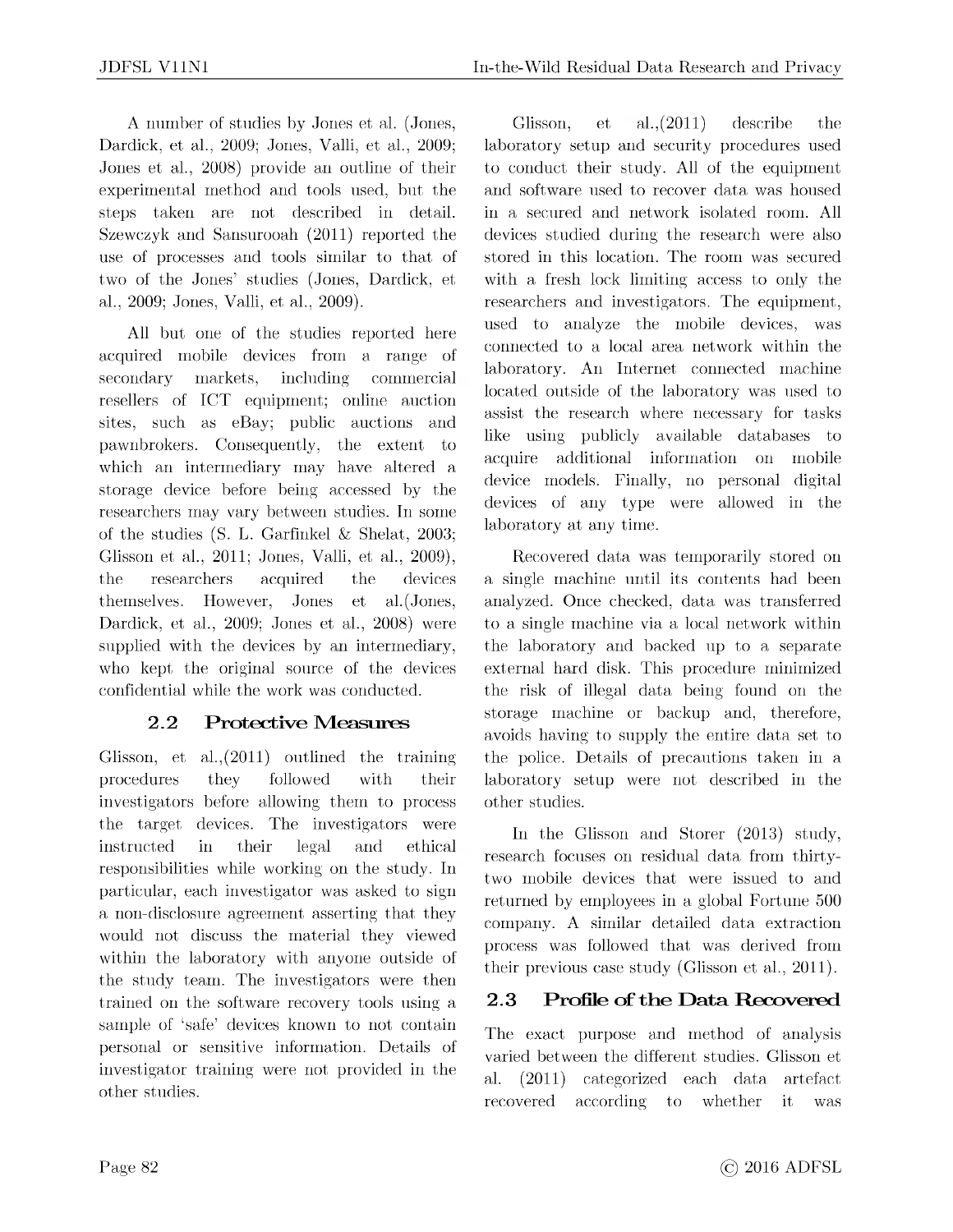considered 'personal' if the item could be associated with personal, non-corporate use of the device, 'sensitive' if the item was considered to be potentially compromising for the device's former owner; and/or 'deleted' if the analysis indicated that the user had attempted to remove the item from the device. Garfinkel and Shelat (2003) were concerned with investigating the efficacy of device sanitization practices but also provided commentary on examples of files recovered from the hard disks investigated. All of the Jones studies (Jones, Dardick, et al., 2009; Jones, Valli, et al., 2009; Jones et al., 2008) and the Szewczyk and Sansurooah (2011) study categorized devices in terms of the presence of identifying information, as well as providing informal commentary on files recovered.

All of the studies used the data recovered to investigate the extent of risks to privacy of the device's former owners. In addition, the data gathered by Garfinkel and Shelat (2003) and Glisson and Storer (2013) have been used as the basis for evaluating and/or comparing the performance of digital forensic tools on real-world data sets.

All of the studies reported significant amounts of personal, sensitive, personally identifying and/or corporate data recovered from the devices examined. Table 1, Studies In-The-Wild, summarizes the results presented in the different papers, which are discussed in more detail below.

#### *Identifying Information*

Jones et al. (2009) reported the number of devices examined which contained personally identifying information broken down by region. In total, the study reported that 62 of the 338 hard disks examined contained information allowing the organization that had previously owned the hard disk to be identified. Also, 55 contained information allowing individuals to be identified. Glisson et al. (2011) did not attempt to determine whether information on devices examined was personally identifying. However, they did recover some 1740 contact database entries from the devices they examined.

#### *Personally Sensitive*

All of the studies recovered information that could be judged personally sensitive information to the device's former owner. For example:

- Glisson et al. (2011) and Glisson and Storer (2013) reported the recovery of personal photographs containing (adult) nudity, probably taken with the device's camera.
- Garfinkel and Shelat (2003), Jones et al. (2009), and Glisson et al. (2011) all report the discovery of health related information, including medical records, personal conversations about health issues (via SMS) and insurance documentation.
- Glisson et al. (2011) recovered several probable personal identifying numbers (PINs) used in banking disguised as contact information and Garfinkel and Shelat (2003) recovered thousands of credit card numbers.
- Garfinkel and Shelat (2003), Jones et al. (2009), and Glisson et al. (2011) all reported discovering pornographic content on the devices examined. In particular, Jones et al. (2009) reported discovery of pornography on hard disks that were identifiable with commercial organizations.

All of the studies reported finding personal photographs (including family photographs) on devices in their corpus.

*Commercial and Corporate*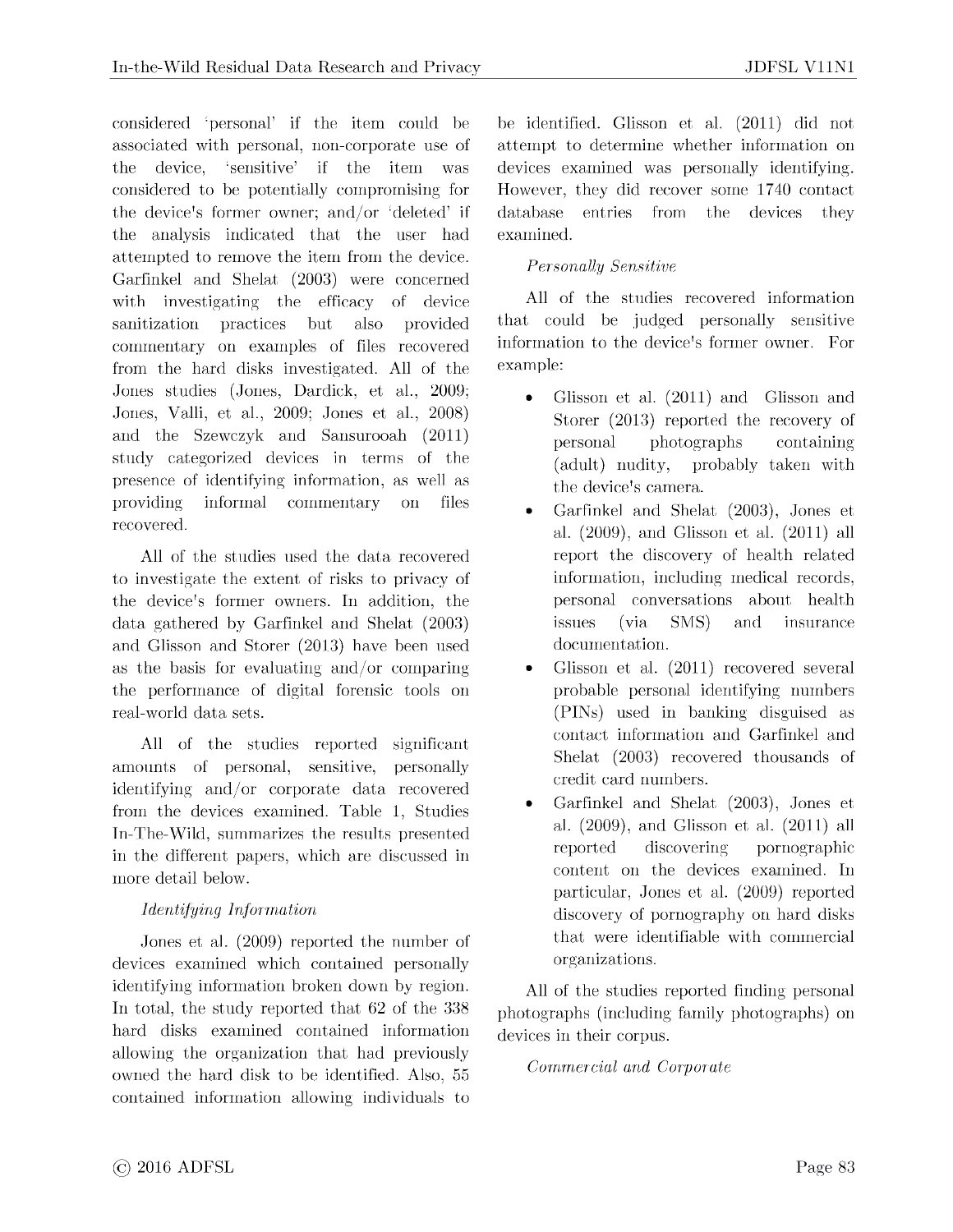The studies of hard disks, USB devices and memory cards reported significant amounts of information from commercial and other corporate contexts. Szewczyk and Sansurooah (2011) reported discovery of business plans, resumes, contact information and pay slips. Jones et al. (2009) found intellectual property material relating to a motor vehicle company, as well as a substantial amount of material from a legal firm. In addition, Jones et al. (2009) also found correspondence concerning currency transactions worth \$50 billion.

#### *Government, Political and Public*

The studies by Jones et al., (Jones, Dardick, et al., 2009; Jones, Valli, et al., 2009) and Szewczyk and Sansurooah (2011) all found information relating to government activities, including documentation from an embassy with minutes of internal meetings; details of a government department's budgets and future plans; and photographs and information on Ministry of Defence (UK) police officers.

Jones et al. (2009) found extensive material from educational organizations, such as schools and universities. These included research material gathered by a university employee and lists of students attending a primary (elementary) school in the United Kingdom.

#### *Illegal Content*

Jones et al. (2009) reported that 19 of the hard disks examined contained 'illicit' material. Illegally obtained software license keys are reported as an example of this category. In contrast, Glisson et al. (2011) explicitly stated that no illegal content was recovered during their study, despite, for example, discovering SMS conversations discussing illegal drug use.

For all of the studies examined, it is not clear what guidelines or standards were followed in determining that this content was illegal, illicit or otherwise, in the reported studies. It may be, for example, that material

was judged to be illicit if it was not actually criminally sanctionable, but could be the subject of a disciplinary investigation in a corporate environment.

#### *'User Deleted' Content*

Several of the studies reported the extent of 'user deleted' content that was retrieved from studied devices. This is content that the user intended to remove from the device but did not do so successfully. Usually, the presence of the content is no longer presented on the user interface but is still resident on the storage device. This may be due to content deregistration in a file system, or content that has been marked for deletion, but the actual step of removing the bytes of data has not taken place.

Glisson et al. (2011) found some user data on all of the mobile devices examined, however, none of the devices had been completely or successfully wiped. Hence, user deleted artifacts were on 15 (31%) of the devices examined. In contrast, in the Jones et al. (2008) study 27 (17%) of the devices examined yielded no user data. No report is made on evidence of user-deleted data in the study. This difference between the two studies may be accounted for by the differences in the devices examined. A substantial proportion of the devices examined by Jones et al. (2008) appear to be older first and second generation devices, whereas Glisson et al. (2011) focused on newer devices. In addition, from the methodological details available, it appears that Glisson et al. (2011) went to greater lengths to recover data from the devices they examined than Jones et al. (2008).

Glisson et al. (2011) reported that they recovered some 1,934 artifacts as being user deleted, representing almost 17% of their total corpus. Glisson et al. (2011) attempted to investigate the correlation between artefact category (personal, sensitive) and whether the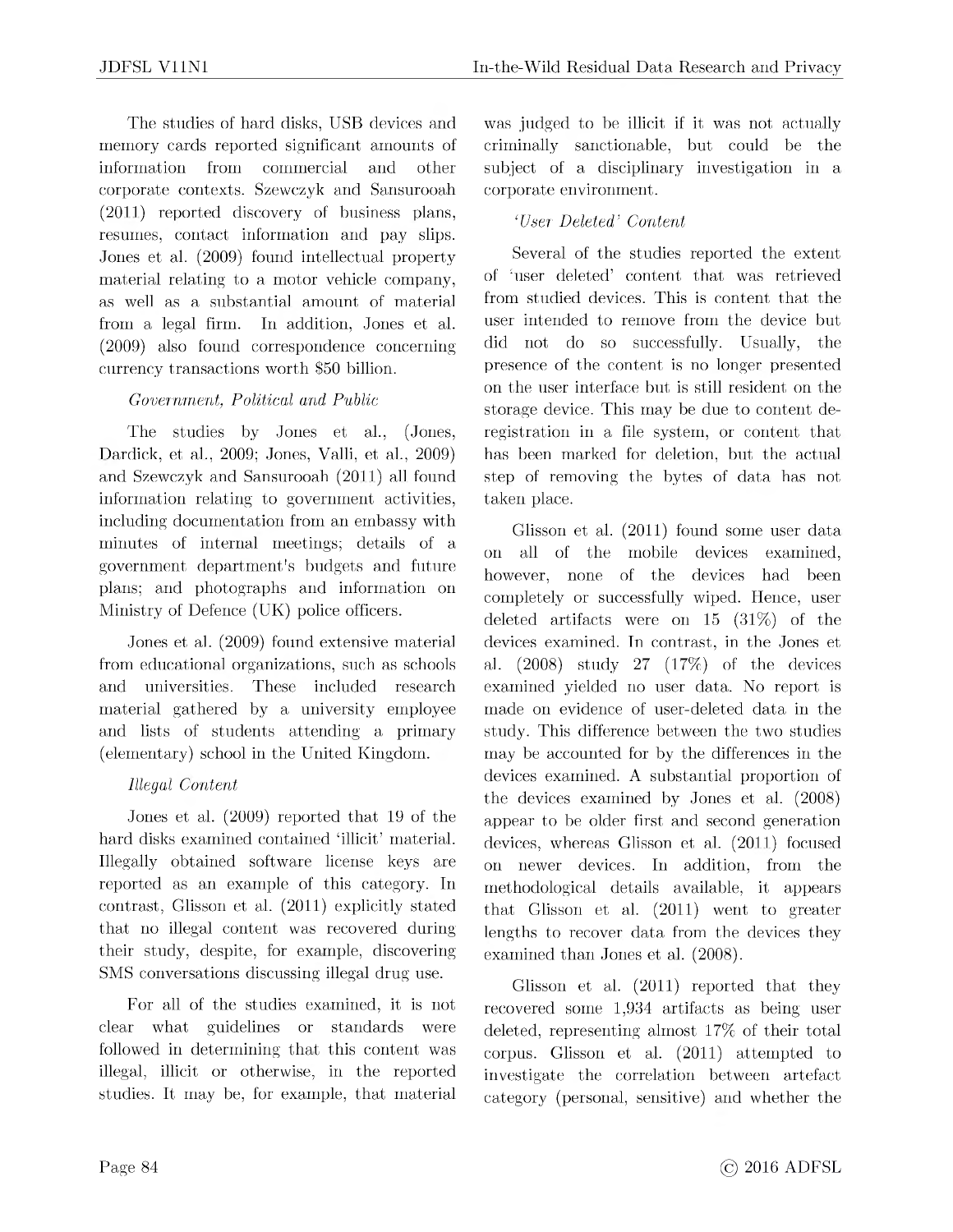user had attempted to delete them. However, the sample size was too small to make an assessment.

In contrast to the Glisson et al. (2011) study, Garfinkel and Shelat (2003) found that only 12 (9%) of the hard disks they examined had been thoroughly sanitized so that no residual data remained. Of the un-sanitized disks, they report that 'practically' all contained user deleted data. Similarly, Jones et al. (2009) reported that 61 (18%) of the hard disks examined in their study had been thoroughly sanitized. However, in contrast to the Garfinkel and Shelat (2003) study, only 83 (25%) of the disks examined were reported to show evidence of user deletion. This discrepancy may be due to Jones et al. (2009) using a more restrictive definition of 'user deletion' in situations where it is clear that the former owner intended to fully wipe the hard disk, but failed to do so.

Of the two flash storage studies, Jones et al. (2009) reported that only two (5%) of the USB devices studied had been thoroughly wiped but, in contrast, the Szewczyk and Sansurooah (2011) study found that 14 (12%) of the memory cards examined, a far higher percentage, had been wiped. Additionally, 20 (47%) of the USB devices contained user deleted, but recoverable, data as compared with 89 (75%) of memory cards.

#### *Summary*

Despite the differences in these studies, there is a coherent picture from all of them. A substantial amount of personal and/or sensitive information was found as residual data on a variety of storage device types available from secondary markets. Further, a large corpus of residual data can be recovered from relatively small device samples. The recovery of this residual data presents ethical and legal challenges when conducting studies in-the-wild.

## **3. CHALLENGES IN INVESTIGATING RESIDUAL DATA**

This section discusses the legal and ethical challenges that may be encountered when conducting residual data research. Where available, commentary on the issues identified in the other studies is also referenced. Where legal concerns are addressed, the discussion focuses on United Kingdom, European Union and United States contexts, where a large portion, but not all of the work described, was conducted.

### **3.1 Participant Consent**

A key principle of studies involving human participants is the need to establish and document the participant's informed consent. In the United Kingdom, exemptions in the Data Protection Act (UK Parliament, 1998) permit legitimate researchers, in some circumstances, to record personal data without informed consent. However, although collection of residual data may be lawful, it may not, necessarily, be ethical. Some of the authors of this paper, for example, are required by their employer to follow the British Psychological Society's (2010) Code of Conduct for research involving human participants.

Typically, participants in a study are given a consent form that describes the purpose of the study, what data will be collected and how it and any derived results will be disseminated. Further, the consent form will normally describe how personal data will be secured and destroyed once the research is complete. In addition, the British Psychological Society's (2010) Code of Conduct requires participant's to be informed, before an experiment begins, that they can withdraw from a research study at any time and any data collected, up to that point, will be destroyed.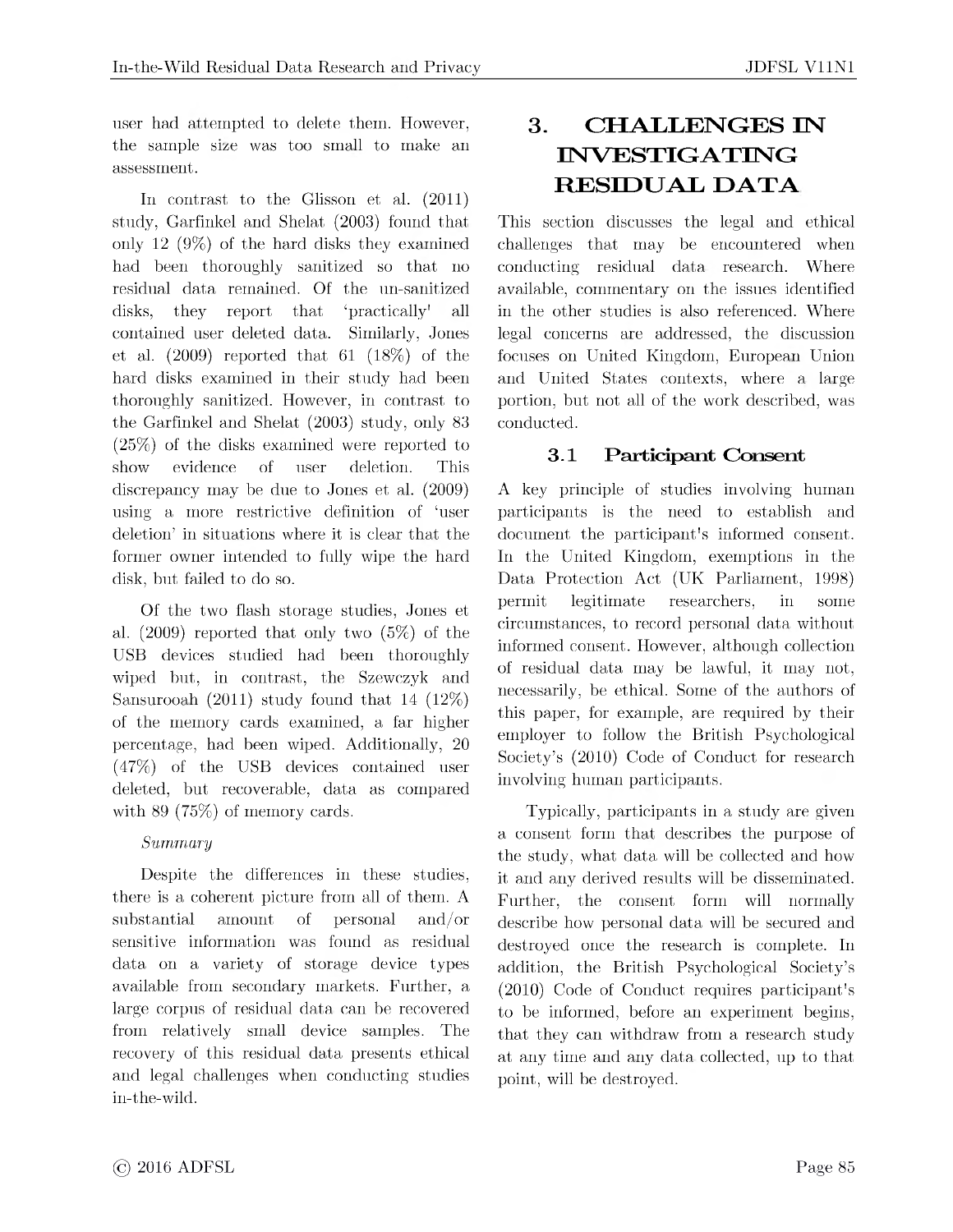Depending on how a device that potentially contains residual data is acquired, these procedures may not be possible for several reasons:

- It may not be possible to identify and/or trace the device's owner before data is recovered and analyzed, particularly if a device has had many owners prior to be being acquired for the purpose of the research. If each previous owner is treated as a study participant, each would need to be informed about the study and prior consent, for the use of their data obtained, before the research could proceed. This may be impossible without accessing data on the device in order to identify previous owners.
- It may be difficult to determine who the 'participants' are, in a study of residual data, for the purpose of acquiring informed consent. For example, a device may have had users who were not the device's owners. In any case, it is not clear that the previous owners or users of a device, or the on-going owners of data on the device, are 'participants' in the accepted sense of the term, since they are not actively participating in a study. However, data about them is being used in the study.
- Rejecting devices for which researchers are unable to obtain informed consent from the original owners and users who generated residual digital data may present an unacceptable study bias. This may be a particular problem where research investigates the extent of personal or sensitive artifacts in a residual data corpus. Former users or owners may be more likely to withhold consent where they believe sensitive or personal data may be found on a

device, regardless of assurances about privacy and security from investigators.

Consequently, requiring researchers to obtain informed consent can present insurmountable challenges to studies employing residual data.

### **3.2 Device and Data Ownership**

As suggested in the challenges section, there is a distinction between a data owner and a data storage device owner, or data holder. This distinction is codified in the United Kingdom in the Data Protection Act (UK Parliament, 1998).

When an item is purchased, various pieces of legislation impact product and/or service interaction. Legislation relating to contract law is the primary piece of legislation governing this area. However, consumers are accustomed to treating ICT equipment, which is purchased every day, as physical artifacts. Hence, endusers are lured into treating the contracts governing the disposal of ICT equipment and data storage devices in the same manner. This creates an environment where an organization sells all of its old equipment at the end of its life to a reseller and the reseller collects physical artifacts and considers that to be the end of the matter.

This view is, however, incorrect because under the UK Data Protection Act an ICT data storage device is viewed as not only a physical device but, also, a logical device. The logical device has a unique set of legal requirements that cannot be transferred. The Logical device will contain not only personal and corporate data, but also software and operating system licenses.

There are many different types of software licenses that can fall into the realm of software license management. These license types range from single user license, to original equipment manufacturer license bundles, to education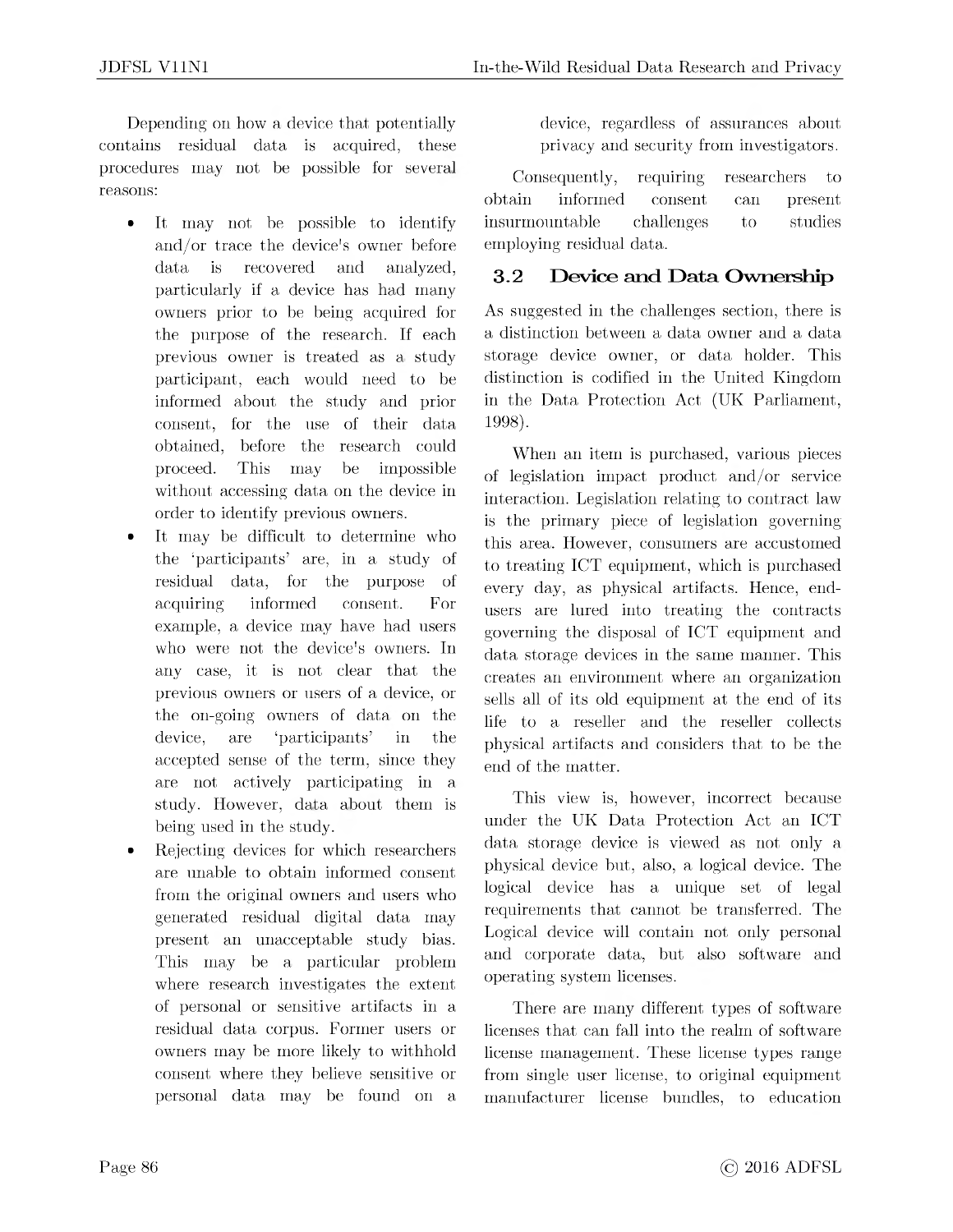software agreements. Some licenses state that the license is specific to the machine on which the software is executing and that the license to use the software becomes null and void when the machine is recycled and destroyed. Others provide the ability for a user to unregister a machine and to re-register the software to another machine. While research investigates the cost of software re-use, the actual figures on how many organizations fail to take advantage of this functionality and, thus, incur the cost of the lost license is not known. From a software piracy perspective, the ability to harvest and resell software licenses from second hand computer harddrives offers the ability to potentially generate significant income.

Under the data protection act, the organization that generates the personal data is responsible for processing the data. The data protection act defines a data controller as "...a person who (either alone or jointly or in common with other persons) determines the purposes for which and the manner in which any personal data are, or are to be, processed" (UK Parliament, 1998).

According to the definition in the data protection act, a data controller or data controllers must decide the purposes for which and the way in which personal data are, or will be, processed. The determination of the purposes for which personal data are to be processed is paramount in deciding whether or not an individual or organization is a data controller. When a person determines the purposes for which personal data is to be processed, a decision as to the manner in which those data are to be processed is often inherent in that decision. In particular:

• Personal data shall be obtained only for one or more specified and lawful purposes, and shall not be further processed in any manner incompatible with that purpose or those purposes.

- Appropriate technical and organizational measures shall be taken against unauthorized or unlawful processing of personal data and against accidental loss or destruction of, or damage to, personal data.
- Where processing of personal data is carried out by a data processor on behalf of a data controller, the data controller must, in order to comply with the seventh principle: choose a data processor providing sufficient guarantees in respect of the technical and organizational security measures governing the processing to be carried out, and take reasonable steps to ensure compliance with those measures.

Therefore, the act places certain responsibilities on data holders regarding the custody of data on behalf of data owners. European legislation provides for similar regulations. The implication for studies of residual data in the United Kingdom is that former owners of data storage devices continue to retain rights over the data on the device even after they have sold them. Once the researchers have obtained the device and accessed the data, they are acting as data holders with a responsibility to ensure the integrity and security of the data on behalf of the data owners. These responsibilities exist even though the former owners of the device will be unaware of the use of the data.

A consequence of these responsibilities is apparent in the way that results are disseminated from residual data studies in the United Kingdom. All of the studies reviewed that were based in the United Kingdom provided only abstracted information on the types of data artifacts found on the devices studied. In addition, none of these studies (as far as is known) have published the raw data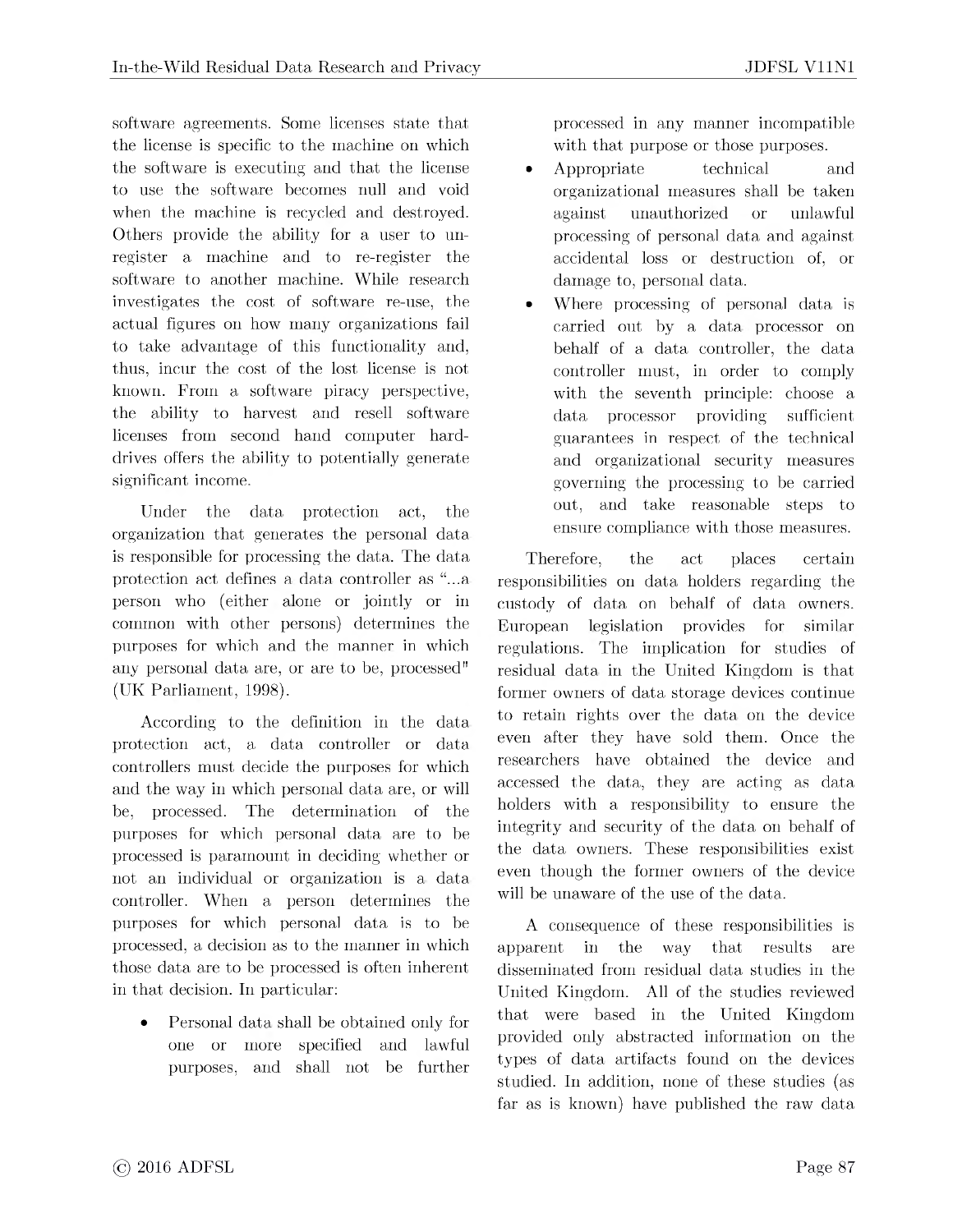on which their reports are based. In contrast, the data gathered by the  $(S. L. Garfinkel &$ Shelat, 2003) study which was based in the United States has been compiled into a corpus of storage device images that are made available to legitimate researchers (S. Garfinkel, Farrell, Roussev, & Dinolt, 2009).

A final aspect of data ownership concerns disposal. None of the studies describe how devices were disposed of following the experiment. Indeed, in the  $(S, L, G\text{arfinkel } \& )$ Shelat, 2003) study, the data recovered is now available as a corpus for evaluating forensic software tools and will, hopefully, be maintained by the researchers indefinitely.

In the United Kingdom, researchers are under a legal and ethical obligation to ensure that data collected in a research study is destroyed once the work is complete (British Psychological Society, 2010; UK Parliament, 1998). Researchers must ensure that storage devices that are used for data analysis and the original devices containing the residual data are effectively erased. This can be particularly challenging to achieve when researchers are working with certain categories of storage devices such as embedded flash chips. This is due to less than effective deletion facilities on individual devices.

### **3.3 Data Protection Laws**

Many countries have laws designed to protect data privacy and security. For instance, accessing data on a digital storage device without the permission of the content's owner(s) could be considered a violation of the Computer Misuse Act (UK Parliament, 1990) since it is unlikely that the former owner of a device conceived or consciously gave permission for residual data to be accessed by researchers.

A specific case concerns access to content that is protected by encryption or access control mechanisms. In this situation, attempts

by researchers to circumvent controls could be considered criminal activity. This situation is complicated because many of the software tools (such as digital forensic toolkits) contain features to help investigators bypass controls. In some circumstances these features are applied automatically to a device, or the toolkit is configured to use them by default.

One thing to consider is whether it is necessary for the purposes of the experiment to attempt to circumvent these controls. If the research is only concerned with measuring readily accessible data, for example, then storage devices that have been encrypted may not require further examination.

Even in countries with arguably less stringent data protection laws (such as the US), the Health Insurance Portability and Accountability Act (HIPAA) of 1996 prohibits the transfer of personal health information (PHI) from a covered entity (e.g. healthcare provider, insurance company, or clearing house) to an entity not involved in patient treatment or payment for treatment without the express consent of the individual to which the data pertains. HIPAA does allow a covered entity to share PHI with their business associates provided they agree to provide the same protections as the covered entity (CMS, 2013).

### **3.4 Encountering Illegal Information**

There is a possibility that a storage device acquired from secondary sources may contain data that is considered illegal in a given jurisdiction. Examples include digital evidence of conventional criminality such as fraud, drug dealing or even terrorism; and criminal activity more usually associated with ICT, notably illicit pornographic images or videos.

The difficulty for researchers investigating residual data is in ascertaining the contents of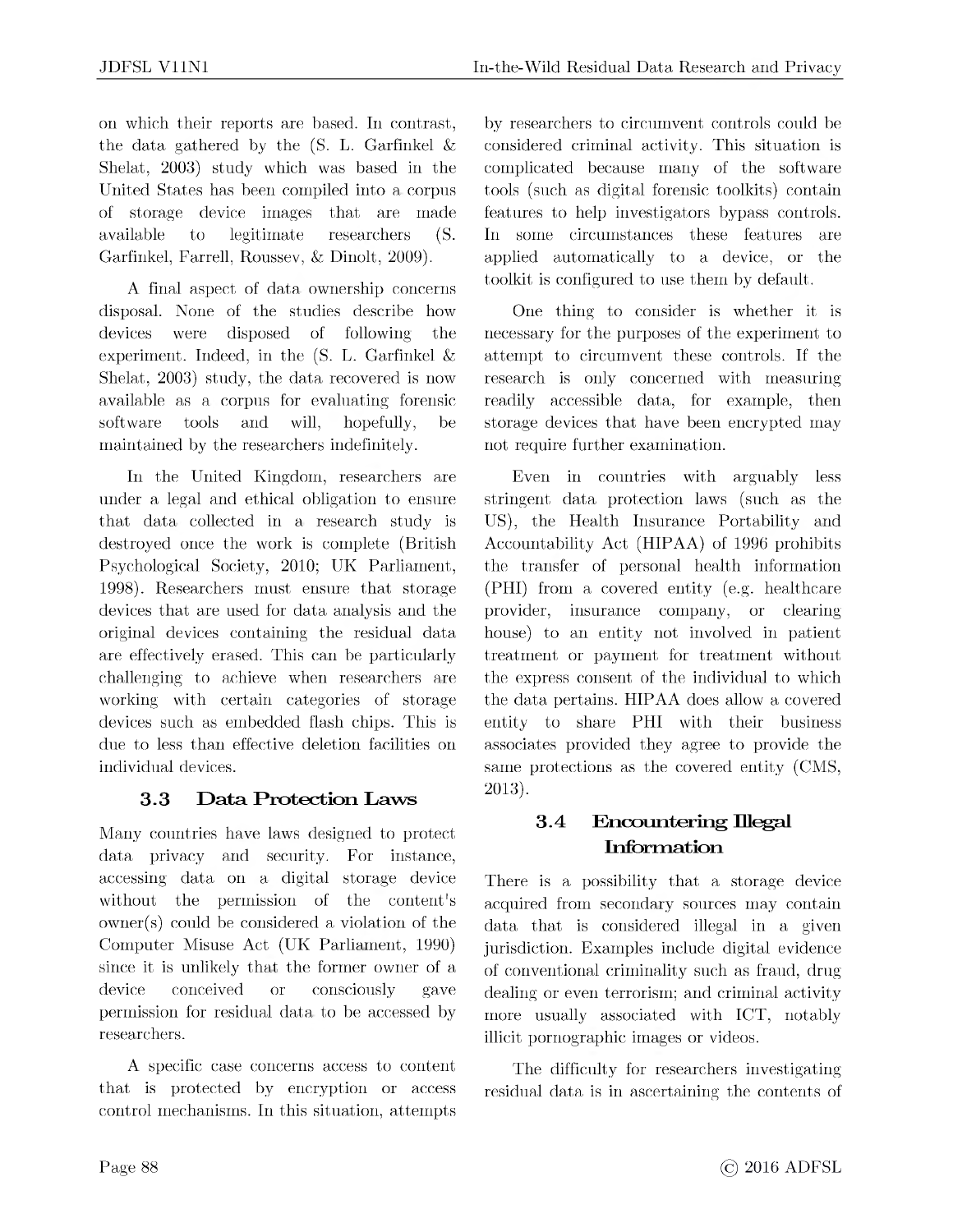a storage device acquired from the secondary markets without viewing illegal material, which could be a criminal act in some jurisdictions. From the research study's perspective, there is the risk that any illegal content will also 'contaminate' legal material recovered from other storage devices, since police investigators may need to confiscate all storage devices identified as containing illegal material.

Glisson et al. (2011) described a procedure for minimizing this risk in their study. The procedure involved storing data recovered from a device on a single PC while it was examined by an investigator. Once it had been determined that the data did not contain any illegal content, it was added to the corpus. This meant that should illegal content be discovered, only the hard disk from the PC used for analysis would need to be supplied to the police.

Glisson et al. (2011) also established procedures for research investigators to report illegal content to legal authorities if and when it was discovered. The research investigators were trained to immediately report the discovery of potentially illegal content, whenever they were in doubt, to one of the lead researchers. If the researcher determined the content was illegal, the hard disk on which the content was stored was to be removed and transferred to a safe until it could be provided to the police. This procedure minimized the risk of researchers or investigators being prosecuted for holding illegal content.

#### **3.5 Risk to Stakeholders**

From these studies we have identified five unique categories of individuals who may experience risk arising from a study of residual data on ICT devices. These include:

- Previous owners
- Previous device users
- Others who have interacted with previous owners or users
- Researchers and Research assistants
- Current device owners (if not owned by the researchers)

We will discuss the risks to each group.

#### *Risk to Previous Owners*

A blatant threat to the previous device owner(s) is the risk of privacy violations. For many individuals, ICT devices function as a modern day multimedia diary complete with photos, text and email conversations, and even GPS logs. A secondary, but related, risk involves user security. Risks in this category can involve issues of personal and financial security. Personal security could be compromised if device data can be used to predict where an individual might be at any given time (Grispos, Glisson, Pardue, & Dickson, 2015). Financial security could be compromised if account passwords or near field communication payment information is recovered from the device. Lastly, legal liability can arise if the previous owner(s) engaged in illegal behavior with the device, such as hacking or viewing child pornography. Information recovered from the device could be used as evidence in legal proceedings. Legal liability can also arise when devices are used for legal activities (such as a physician accessing patient records) and practitioners fail to take steps to ensure that residual data does not remain on the device (HIPAA violation).

#### *Risk to Previous Device Users*

In some cases, the previous users of the device were never the owners of the device. This can occur in situations when an organization issues devices to its employees for work-related purposes. The risk to these users is similar to those of previous device owners, however, privacy expectations are, generally, lower when using corporately-owned devices.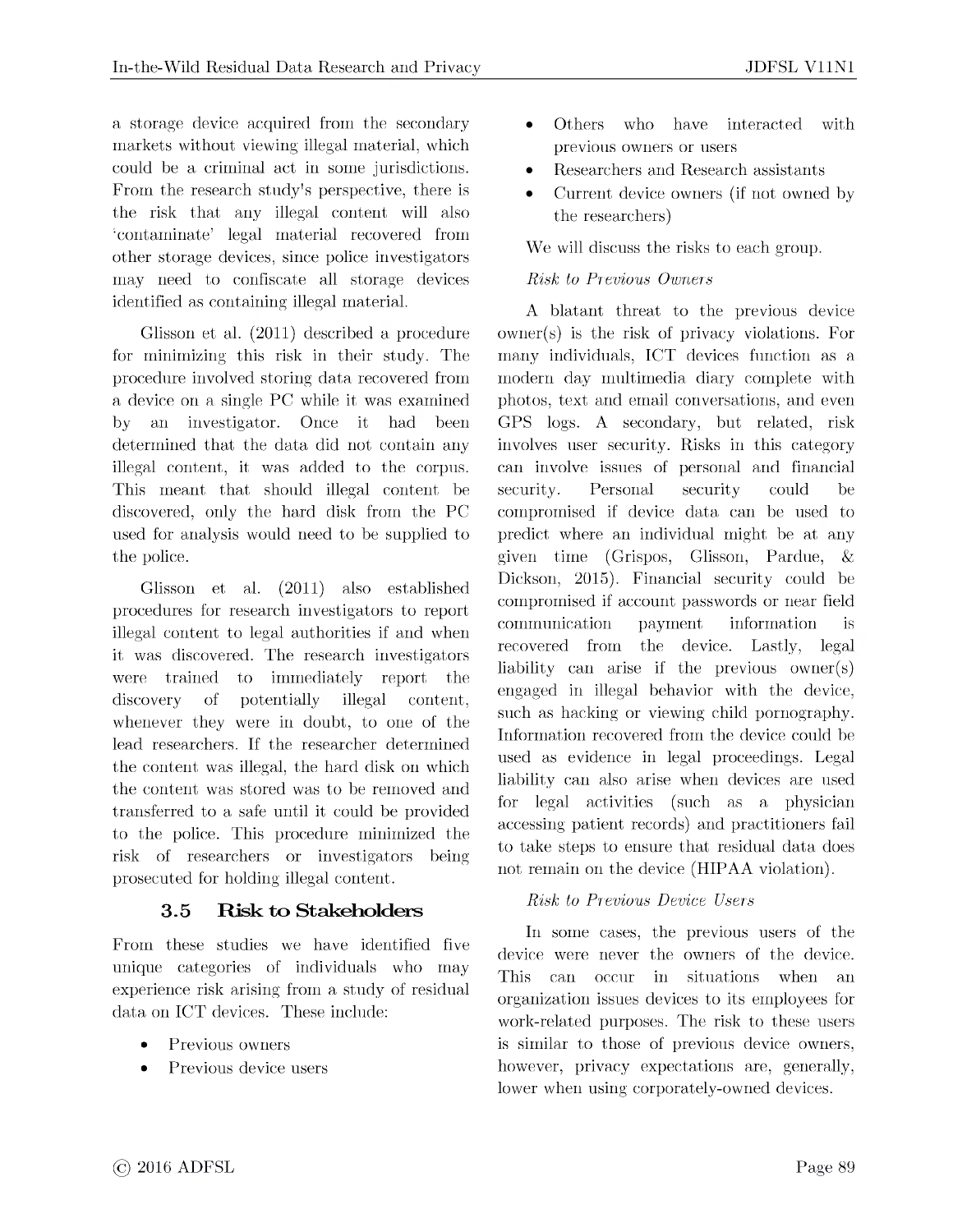*Risk to Others Who Have Interacted With the Device*

While most studies focus on the risk to those who have actually come into contact with the device, it should not be forgotten that the main function of ICT's is communication. Therefore, those who have communicated with the device being studied are also at risk. Residual text messages, emails, and pictures are good examples of sensitive data that can be left behind on a device and present a risk to an individuals' privacy.

#### *Risks to researchers and research assistants*

Researchers and research assistants encounter different kinds of risk when conducting research in this area. An obvious risk is the discovery of data that initiates involvement in a legal investigation and an accompanying loss of data. Some of the studies examined earlier in this paper detailed the extensive measures taken to ensure that any illegal data found would be turned over to the authorities and that the illegal data would be isolated from the rest of the data collected so that researchers would not lose access to all of their data if computers, hard drives, and devices were turned over to the authorities. A second, but less obvious, risk is the psychological risk associated with exposure to data of a highly personal nature. Previous studies indicate that there is an elevated risk of depression among those who deal with the sensitive personal data of others such as social workers and those in healthcare (<Health.com>, 2010). Hence, it is plausible that having access to large amounts of sensitive personal data could trigger depression in researchers as well.

### *Risks to device owners (if not owned by the researchers)*

Lastly, organizations or individuals who make devices available to researchers also face some risk depending on the country in which

the research is being conducted. As noted earlier, data protection laws in Europe and other places can be more stringent than those in the United States. While in the US, ownership of data transfers with the device on which the data resides, this is not true in some countries (e.g. UK). These laws could open device owners up to legal liability for allowing researchers to access owned devices. Even in countries with less restrictive data protection laws, legal liability can arise from organizational data (such as patient treatment data) being accessed by researchers outside of the organization unless agreements are signed beforehand that protect the organization and its data.

The various risks acknowledged in this section prompted deliberations focusing on protecting stakeholders and mitigating risk. In an attempt to achieve this goal, the following residual data research practices have been compiled.

## **4. RECOMMENDED RESIDUAL DATA RESEARCH PRACTICES**

This segment presents recommended practices for conducting research using in-the-wild residual data. These practices are based on the experiences reported in the sections investigating the Review of Residual Data Studies and identifying the Challenges in Investigating Residual Data.

### **4.1 Identifying Research Objectives**

Before beginning a research study using residual data it is important to be clear about the objectives and rationale for the work. In particular, because of the sensitivity of material that may be gathered, it is important to ensure that the use of residual data is essential for the objectives of the study. A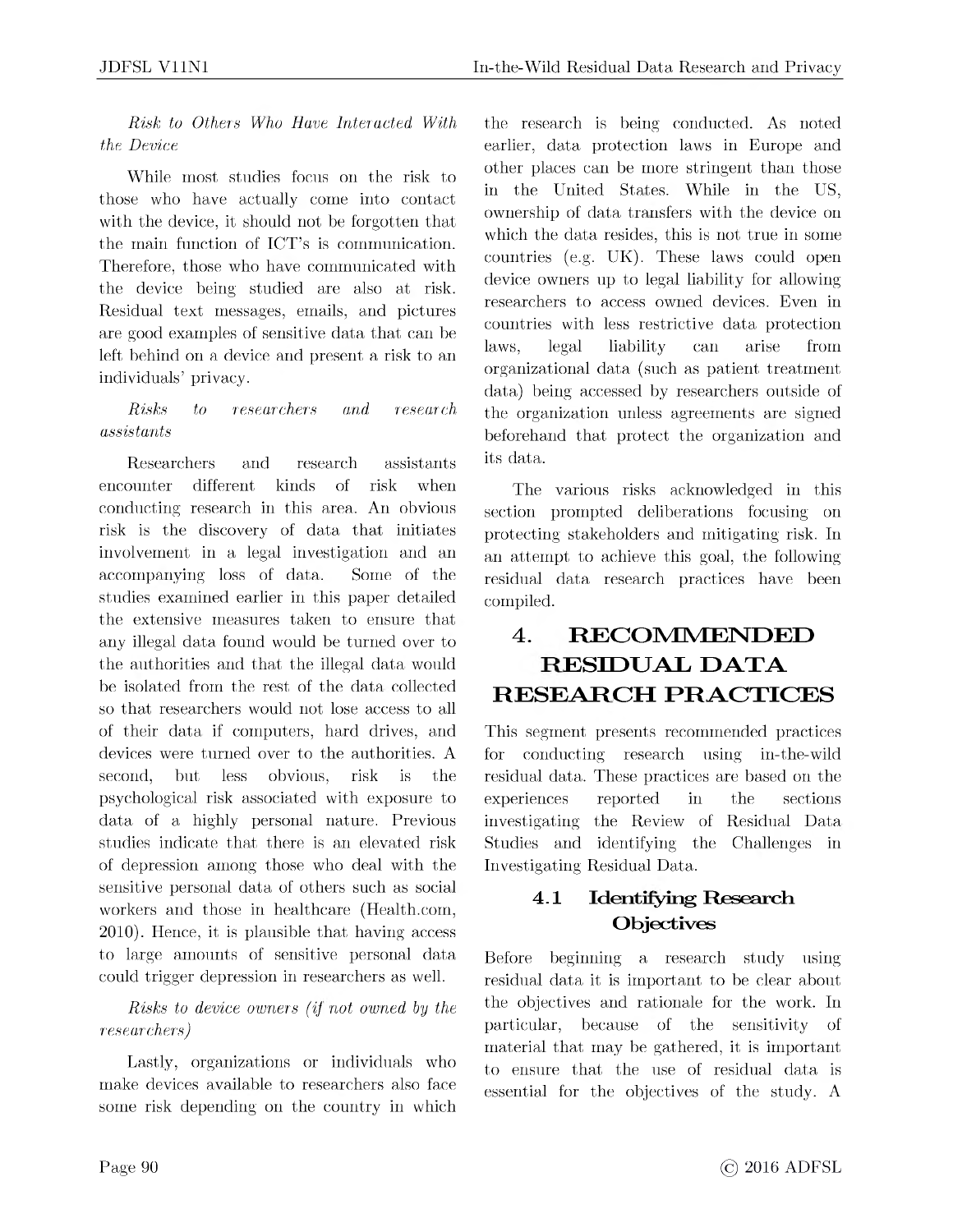study to determine the extent of privacy risks on a particular category of storage devices can be justified in using residual data. Research work to develop a realistic corpus of material for evaluating forensic software can also be justified, since there are currently no other methods for constructing such a corpus. In contrast, studies that intend to use devices obtained from the secondary market purely because they are cheaper are unlikely to receive ethical approval. In these circumstances, the justification is not based on the objectives of the research, but on cost grounds, which is normally inadequate.

Similarly, when devising data recovery methods for acquired devices, it is important to consider what tools are appropriate to meet the research objectives and minimize privacy threats to former device owners. For example, a study that is concerned with monitoring trends in sanitization procedures may not need to use tools, which visualize the contents of a storage device. Tools or scripts, which only determine whether a device has been thoroughly sanitized, may be sufficient.

#### **4.2 Investigator Training**

Providing investigators with the foundation for conducting research on devices that contain real data is critical. Investigators need to be trained on how to use data extraction tools whether they are commercially available or open source.

Training not only impacts the amount of overall data that is potentially recoverable but it also helps to deter contamination possibilities. Investigators need to be made aware that they may be exposed to unpleasant information and even potentially illegal information. Procedures need to be explicitly identified and presented to the investigators on how to handle these situations. This training should also include educating investigators on the importance of data privacy and the signing of non-disclosure agreements.

There is the possibility that investigators of digital devices could run across passwords to email, cloud storage services or social networking web sites. Investigators need to be instructed to never, under any circumstances, access data on outside systems through the device they are examining or other computers involved in the extraction or analysis of residual data. In addition, access to extracted data should be highly regulated.

### **4.3 Device Acquisition Management**

Storage devices containing residual data can be obtained from a variety of sources and under different circumstances, for example:

- donated by volunteers;
- purchased from secondary markets, such as pawnbrokers and auction sites;
- loaned from resellers or original equipment manufacturers, prior to destruction;
- loaned from a third party that maintains its own device corpus;
- obtained from lost property departments;
- acquired from a corporate IT department's device life-cycle management processes.

The source of residual data may have implications for data ownership, and consequently for the methods employed in recovering, analyzing and disposing of data, depending on the jurisdiction in which research is conducted.

Issues of device and data ownership, when sourcing from secondary markets, were discussed in the challenges section. Different constraints may arise, for example, if the devices are on loan, since there may be an obligation to return the devices to the provider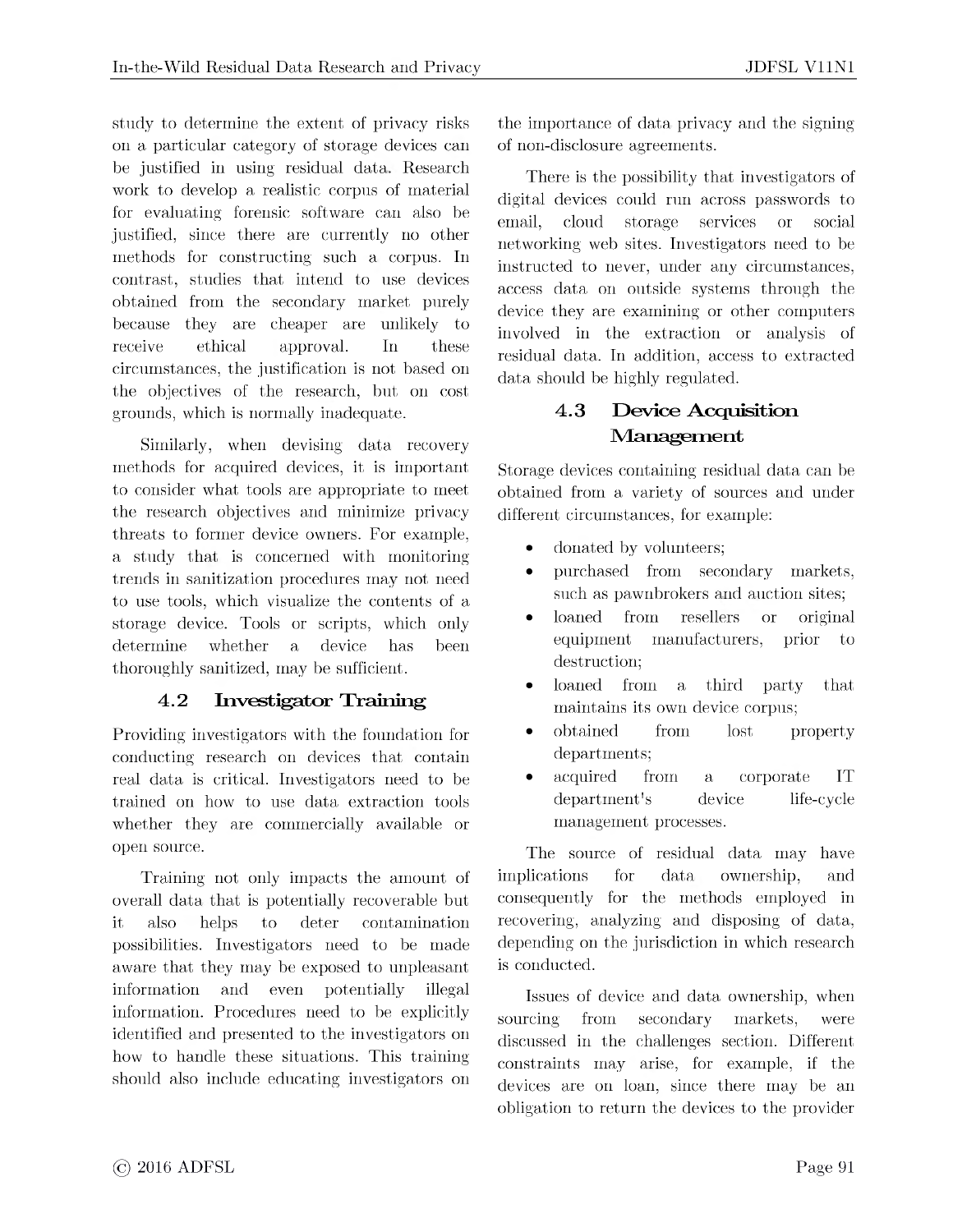unaltered. In these situations, it may be necessary for researchers to establish what actions will be taken with a device set after it is returned to the provider and factor these constraints into the study's objectives and methodology. Researchers may be required to transfer possession of storage devices to criminal investigators if illegal content is discovered.

Devices acquired from a corporate IT department may be subject to very different legal and ethical constraints. It is not unusual for corporate organizations to require users of IT equipment to transfer ownership of data created and/or held on the devices to the organization. Consequently, researchers may be under relaxed legal constraints when working with residual data sourced from corporate environments, since they may never act as data holders. However, work in this context may still give rise to ethical dilemmas. For example, results of a study of residual data might reveal examples of misbehavior by employees of an organization. It is not clear whether the results of studies of residual data should be available to managers in an organization in order to take disciplinary action. Regardless of the ethical position, researchers should at least be clear about the objectives of a research study with an organization and the limits to which results can be used, before data recovery and analysis commences.

### **4.4 Data Anonymization**

The anonymization of extracted residual data is beneficial to all parties involved, directly or indirectly, with the research. It protects potentially sensitive information of participants like credit card numbers, national insurance numbers, Global Position System (GPS) data on images stored on devices, medical appointments, and sensitive company documents. Hence, all data should be

anonymized through the presentation of the information in broad categories and generalities.

### **4.5 Lifecycle Security Practices**

A description of security measures for protecting participant data is a standard part of approval and consent procedures for studies involving human participants (UK Parliament, 1998). Details typically include a description of how data will be stored and who will have access to the data. However, security practices with residual data need to be considerably more robust than for data recorded for conventional experiments with human participants. As noted above in the Challenges section, it is unlikely that data owners will have provided explicit consent for data to be gathered. Consequently, any data recovered may contain information that a 'participant' might not ordinarily volunteer. In addition, it is important to develop practices that ensure data integrity should it be necessary, at a later point in time, to transfer this information to the police for a criminal investigation.

Glisson et al. (2011) described their procedures for securing the residual data they recovered from mobile devices using a combination of physical and electronic measures. All equipment and acquired devices were stored in a physically secured and network isolated laboratory. Personal electronic devices not associated with the research were not permitted in the room. The hard disks of the machines used to recover data were erased after the experiment was complete. The corpus was stored on an encrypted and physically secured hard disk for future analysis. Finally, the corpus of devices was stored in a physically secure location after data had been recovered.

As noted above, none of the studies addressed the disposal of residual data and devices after the completion of an experiment.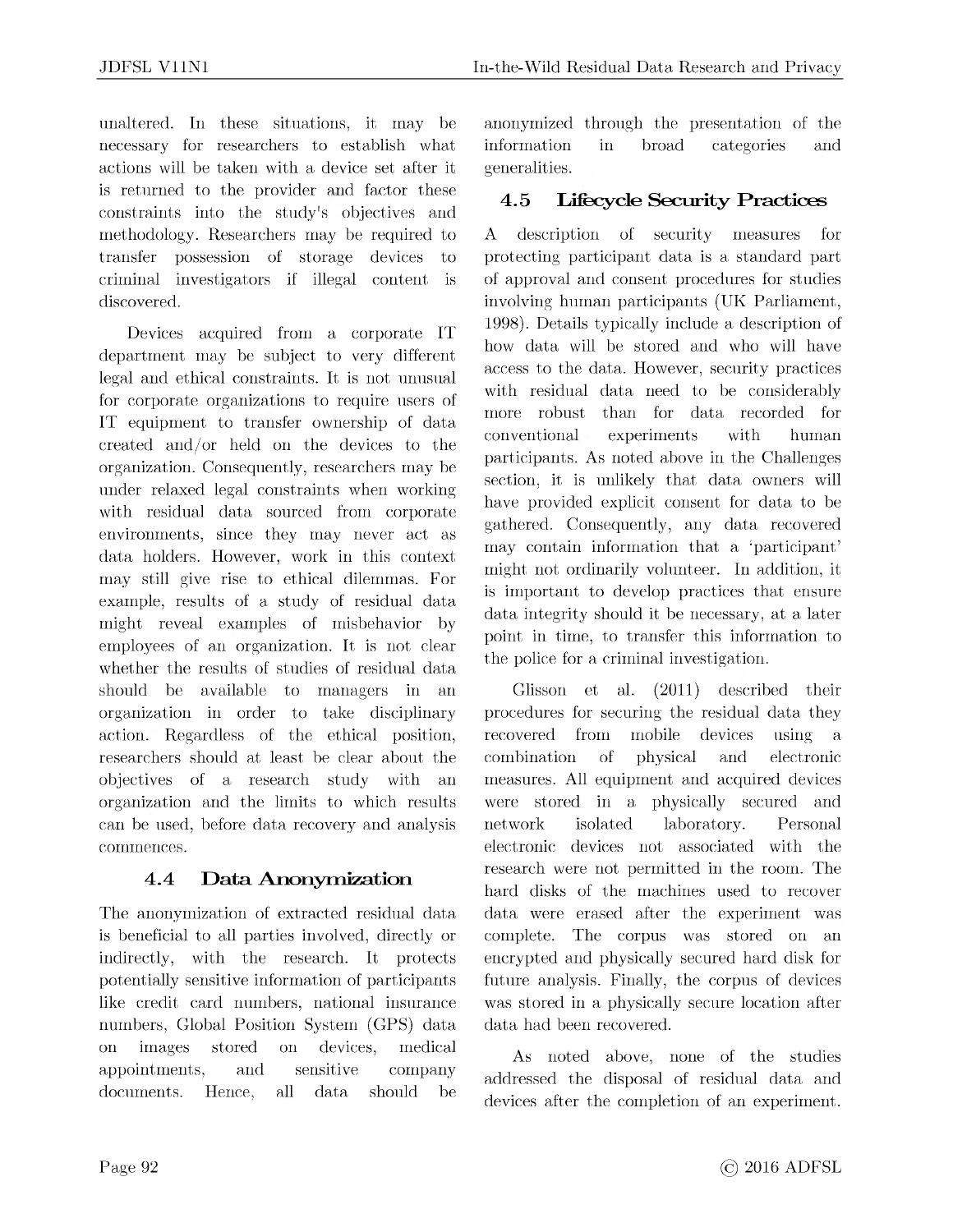This is, however, a crucial aspect of ensuring the on-going privacy of the device's former owners. Re-selling devices on secondary markets may be a tempting proposition to reduce costs associated with a study. However, storage devices need to be thoroughly erased before decommissioning and disposal. Where it cannot be guaranteed and demonstrated that this has occurred (when investigating embedded storage devices, for example), it may be necessary to contract a reputable organization to ensure that the entire device is

A further option to consider is obtaining independent audits of the security procedures employed while residual data is being held for research. This can be undertaken on a reciprocal basis by other researchers with experience in conducting research with residual data.

destroyed.

### **4.6 Ethics Committee Liaison**

Research utilizing in-the-wild residual data is still relatively scarce, so it is unlikely that the members of an institution's ethics committee will have previous experience in handling both legal and ethical issues. Hagen et al. (2005) has argued that ethics committees are (understandably) ill-equipped to manage the legal and ethical issues involved in 'in-the-wild' research in general.

Consequently, effective liaison between the research team and the relevant institution's ethics committee is essential throughout the conduct of the study. As well as explaining the usual objectives and rationale for the research, applications for ethical approval for residual data research should be accompanied by:

- a justification for the use of residual data in the research;
- an explanation of why the research cannot be effectively conducted using non-residual data sources;
- a description of the ethical concerns and risks raised by the use of residual data; and
- a description of the steps taken to address or mitigate these concerns.

Contact should be maintained between researchers and the ethics committee during the gathering and analysis of residual data. In particular, it is important for the ethics committee to be informed should any of the risks described during the approval process be manifested. Demonstrating competence in managing these issues can help alleviate concerns as to the risks for future research. However, researchers should accept that in some circumstances it may be necessary for an ethics committee to halt a research study when such risks are manifest.

Finally, it is helpful to provide a summary report to the ethics committee after the research is complete. Supplying ethics committee members with papers describing the results of the research can help ease approval processes in this difficult area for future research studies.

### **4.7 International Residual Data Gathering**

Of the studies examined, only the Jones et al. (2009) research appears to have attempted to compare residual data risks between multiple countries or legal jurisdictions. In their case, data recovery and analysis took place in each country (Australia, France, Germany, United Kingdom and United States) independently, with only the summary information from each country collated in the study findings.

Policy makers in the European Union and the United Kingdom have already begun to suggest that data transfer beyond their borders may be problematic, due to differences in regulatory approaches to data protection (Information Commissioner's Office, 2012;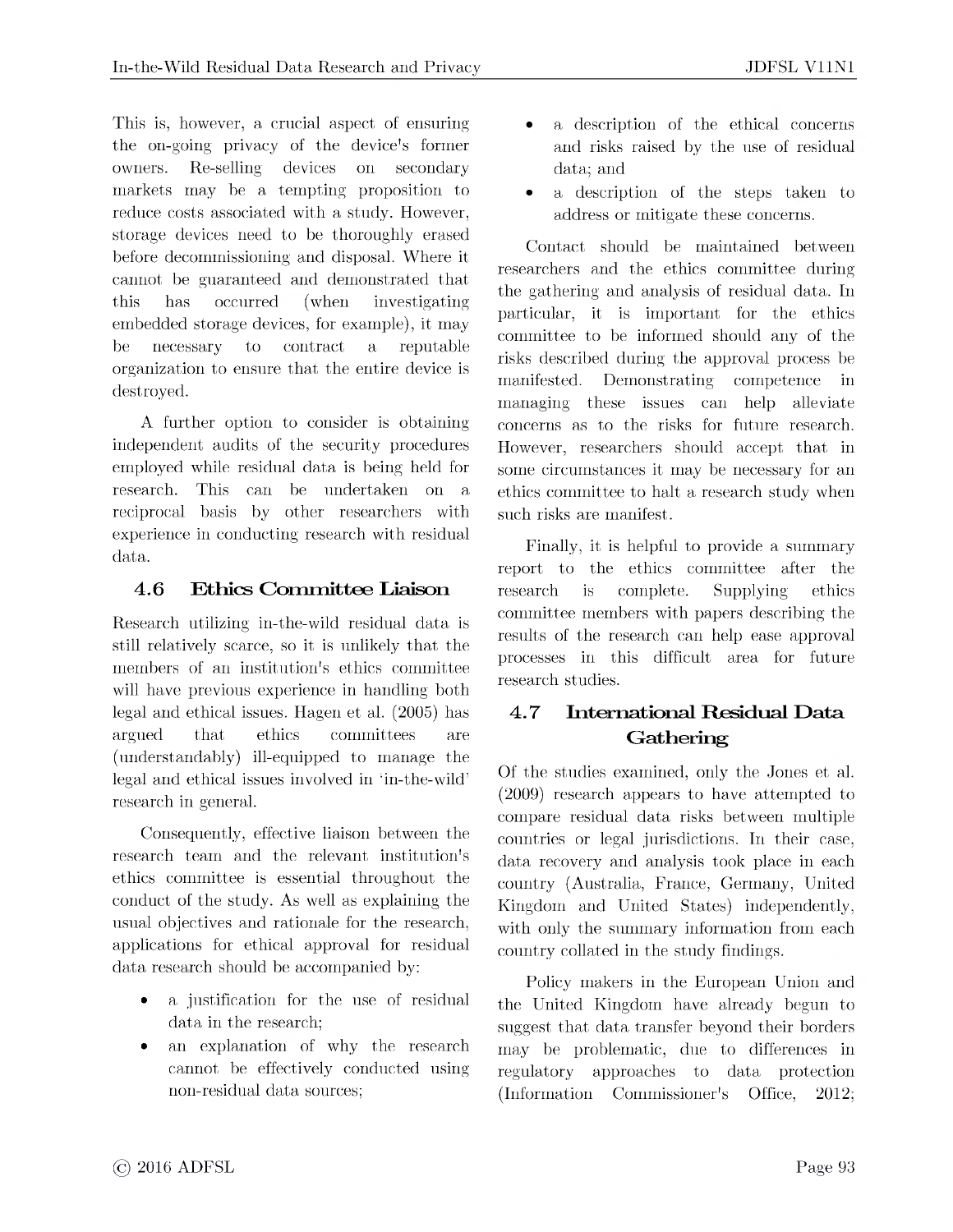Working Party, 2012). Wolthusen (2009) has argued that these regulatory issues will make criminal investigation of digital crimes across borders more problematic in the future. It is likely that these complexities will be no less problematic for privacy researchers.

Regulation of data ownership and rights appear far more permissive in the United States than in the European Union. It is unclear whether, for example, the Data Protection Act (UK Parliament, 1998) would apply to residual data collected in the United States and transferred to the United Kingdom. Certainly, it would seem that regulations prevent a similar transfer of (non-residual) data to the United States (Grispos, Storer, & Glisson, 2012). Any researcher intending to transfer raw residual data across international boundaries should certainly seek legal advice before doing so.

### **5. CONCLUSIONS**

This research reviewed the available studies that have used residual data In-The-Wild. The studies to date have focused on residual data recovered from several different digital storage technologies (hard disks and flash media chips) integrated in a range of ICTs, including desktop and laptop personal computers, servers, external USB storage, mobile devices and handheld devices. These early studies have already demonstrated the extent of personal, sensitive and identifying information available from residual data sources. This work has meant that the first steps in estimating the risks of residual data to individual and corporate privacy have begun to be investigated and quantified. The work has also provided impetus for ICT vendors to improve life-cycle protections for user privacy in the products they offer.

Investigating residual data for research purposes carries its own privacy risks, as identified in this paper. The synthesis of the study methodologies presented in this paper provides a compendium of good practices to guide other researchers working with residual data. Future studies of residual data may seek to integrate and adapt these practices in a variety of ways. Researchers in the future, for example, may seek to use sources of residual data to validate findings from other research methodologies.

Alternatively, researchers may begin to address the residual data risks in other ICTs that have not been examined to date. The data sources considered so far concern relatively small-scale storage capacities. However, data storage is increasingly becoming remote and virtualized. Social media applications, for example, enable users to record huge quantities of data about their private lives, which may be difficult to alter or erase if an account becomes abandoned. These environments present both new opportunities and risks for researchers working with residual data. Existing principles and practices will need to be substantially altered, if residual data methodologies are to be used in recovering, analyzing and understanding residual data in these environments. Acknowledgments

### **ACKNOWLEDGMENTS**

This work was partially supported by Science Foundation Ireland (SFI) Grants 10/CE/I1855 and 13/RC/2094, and ERC Advanced Grant no. 291652 (ASAP).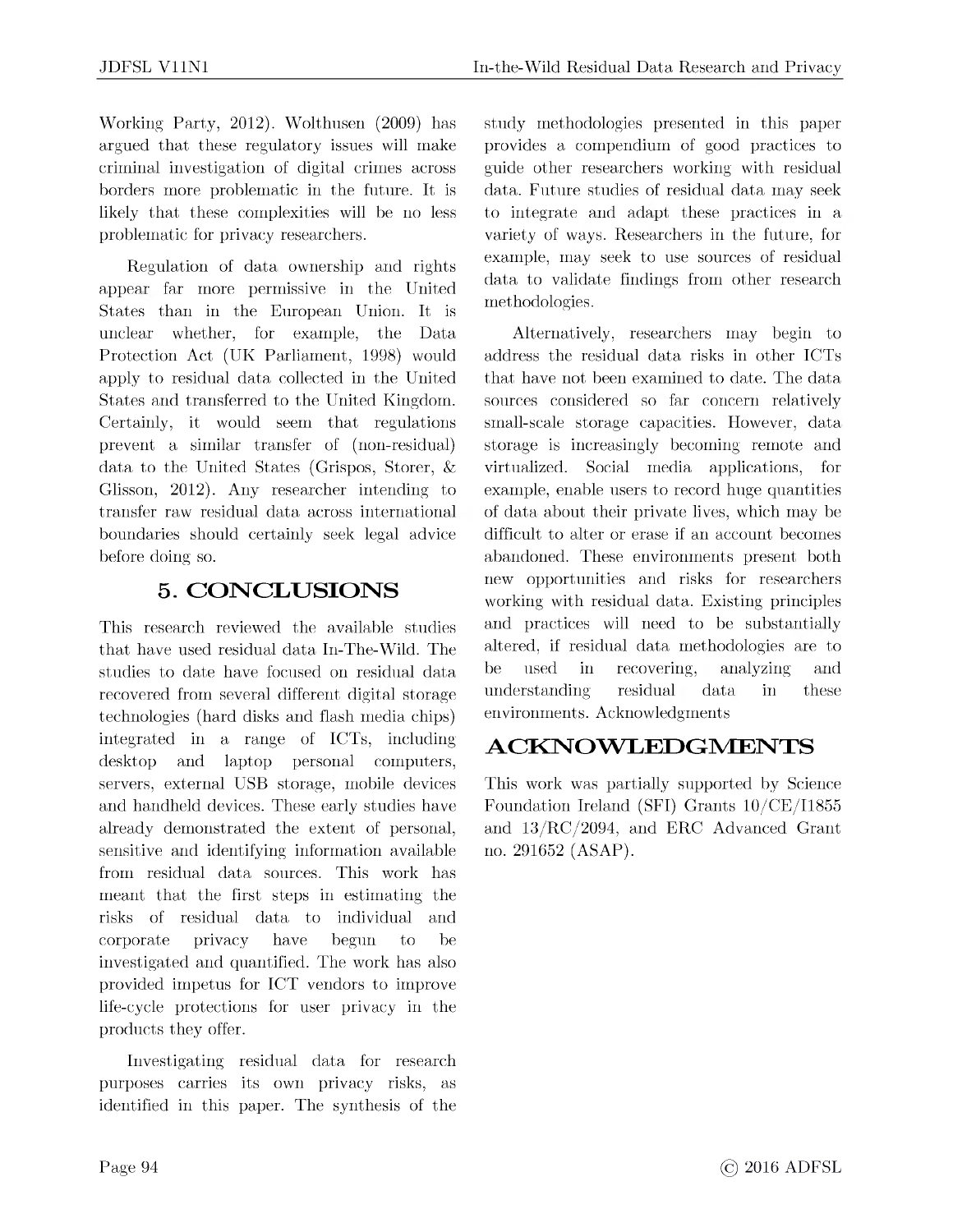# REFERENCES

- Belanger, F., & Crossler, R. E. (2011). Privacy in the digital age: a review of information privacy research in information systems. MIS Q., 35(4), 1017-1042.
- Berman, K., Glisson, W. B., & Glisson, L. M. (2015). Investigating the Impact of Global Positioning System (GPS) Evidence in Court Cases. Paper presented at the Hawaii International Conference on System Sciences (HICSS-48), Kauai, Hawaii <http://www.hicss.org/>
- British Psychological Society. (2010). Code of Human Research Ethics. Retrieved from <http://www.bps.org.uk/sites/default/files/> documents/code\_of\_human\_research\_eth ics.pdf
- Chamberlain, A., Crabtree, A., Rodden, T., Jones, M., & Rogers, Y. (2012). Research in the wild: understanding 'in the wild' approaches to design and development. Paper presented at the Proceedings of the Designing Interactive Systems Conference, Newcastle Upon Tyne, United Kingdom.
- Clarke, R. (1999). Internet privacy concerns confirm the case for intervention. Communications of the ACM, 42(2), 60-67. doi:10.1145/293411.293475
- CMS. (2013). HIPAA General Information. Retrieved [fromhttp://www.cms.gov/Regulations-and-](fromhttp://www.cms.gov/Regulations-and-Guidance/HIPAA-Administrative-)Guidance/HIPAA-Administrative-Simplification/HIPAAGenInfo/index.html.
- Garfinkel, S., Farrell, P., Roussev, V., & Dinolt, G. (2009). Bringing science to digital forensics with standardized forensic corpora. Digital Investigation, 6  $(Supplement 1), S2-S11.$ doi: 10.1016/j.diin.2009.06.016
- Garfinkel, S. L., & Shelat, A. (2003). Remembrance of data passed: a study of disk sanitization practices. Security & Privacy, IEEE, 1(1), 17-27.
- Gartner. (2012). Gartner Says That Consumers Will Store More Than a Third of Their Digital Content in the Cloud by 2016. Retrieved from <http://www.gartner.com/it/page.jsp?id=20> 60215
- Gartner. (2016). Gartner Says Global Smartphone Sales to Only Grow 7 Per Cent in 2016. Retrieved from <http://www.gartner.com/newsroom/id/327> 0418
- Glisson, W. B., & Storer, T. (2013). Investigating Information Security Risks of Mobile Device Use within Organizations Paper presented at the Americas Conference on Information Systems (AMCIS). <http://amcis2013.aisnet.org/>
- Glisson, W. B., Storer, T., Mayall, G., Moug, I., & Grispos, G. (2011). Electronic retention: what does your mobile phone reveal about you? International Journal of Information Security, 10(6), 337-349. doi:10.1007/s10207-011-0144-3
- Grispos, G., Glisson, W. B., Pardue, J. H., & Dickson, M. (2015). Identifying User Behavior from Residual Data in Cloudbased Synchronized Apps. Journal of Information Systems Applied Research, 8(2), 4-14.
- Grispos, G., Storer, T., & Glisson, W. B. (2012). Calm Before the Storm: The Challenges of Cloud Computing in Digital Forensics (pp. 28-48): IGI Global.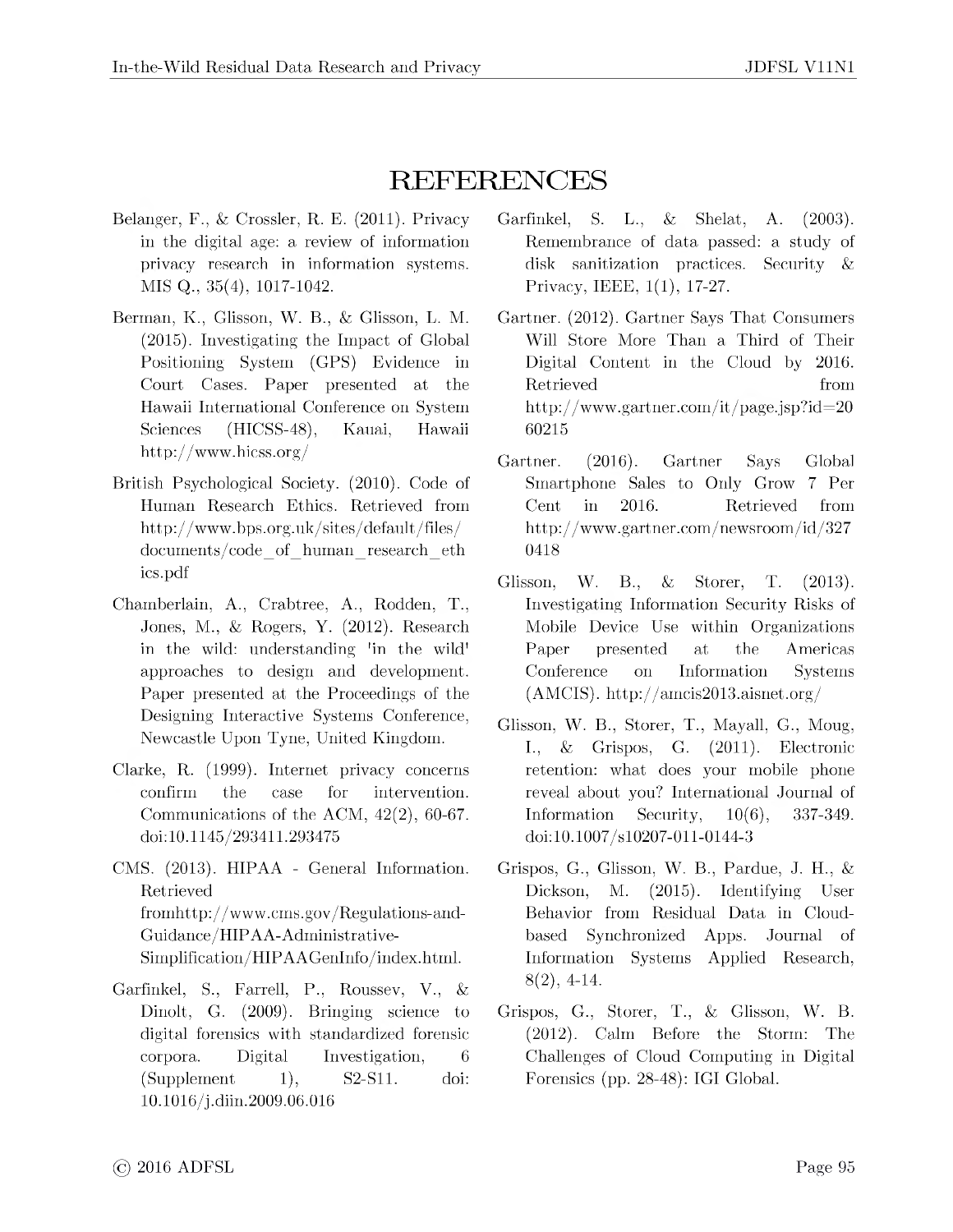- Hagen, P., Robertson, T., Kan, M., & Sadler, K. (2005). Emerging research methods for understanding mobile technology use. Paper presented at the Proceedings of the 17th Australia conference on Computer-Human Interaction: Citizens Online: Considerations for Today and the Future, Canberra, Australia.
- <Health.com>. (2010). 10 Jobs with High Depression Rates. Forbes. Retrieved from <http://www.health.com/health/gallery/0,,2> 0428990,00.html
- Information Commissioner's Office. (2012). Guidance on the use of cloud computing. Retrieved from [http://ico.org.uk/for\\_organisations/data\\_](http://ico.org.uk/for_organisations/data_) protection/topic\_guides/online/cloud\_com puting
- International Telecommunication Union. (2015). ITU releases 2015 ICT figures. Retrieved from  $\mathbb{R}$  from  $\mathbb{R}$ [https://www.itu.int/net/pressoffice/press\\_](https://www.itu.int/net/pressoffice/press_) releases/2015/17.aspx
- Jones, A., Dardick, G. S., Davies, G., Sutherland, I., & Valli, C. (2009). The 2008 Analysis of Information Remaining on Disks Offered for Sale on the Second Hand Market. Journal of International Commercial Law and Technology, 4(3).
- Jones, A., Valli, C., & Dabibi, G. (2009). The 2009 Analysis of Information Remaining on USB Storage Devices Offered for Sale on the Second Hand Market. Paper presented at the Australian Digital Forensics Conference, Perth, Australia. <http://ro.ecu.edu.au/adf/61/>
- Jones, A., Valli, C., Sutherland, I., & Thomas, P. (2008). An Analysis of Information Remaining on Disks offered for sale on the second hand market. Journal of Digital Security, Forensics & Law  $3(1)$ .
- McMillan, J., Glisson, W. B., & Bromby, M. (2013). Investigating the Increase in Mobile Phone Evidence in Criminal Activities. Paper presented at the Hawaii International Conference on System Sciences (HICSS-46), Wailea, Hawaii.
- Rogers, Y. (2011). Interaction design gone wild: striving for wild theory. interactions, 18(4), 58-62. doi:10.1145/1978822.1978834
- Smith, H. J., Dinev, T., & Xu, H. (2011). Information privacy research: an interdisciplinary review. MIS Q., 35(4), 989-1016.
- Smith, H. J., & Milberg, S. J. (1996). Information privacy: measuring individuals' concerns about organizational practices. MIS Q., 20(2), 167-196. doi:10.2307/249477
- Szewczyk, P., & Sansurooah, K. (2011). A 2011 investigation into remnant data on second hand memory cards sold in Australia. Paper presented at the 9th Australian Digital Forensics Conference Perth, Western Australia.
- UK Parliament. (1990, 2000). Computer Misuse Act 1990. Retrieved from <http://www.opsi.gov.uk/acts/acts1990/Uk> pga\_19900018\_en\_1.htm
- UK Parliament. (1998). Data Protection Act 1998. Retrieved from <http://www.legislation.gov.uk/ukpga/1998> /29/section/2
- Wolthusen, S. D. (2009, 15-17 Sept. 2009). Overcast: Forensic Discovery in Cloud Environments. Paper presented at the IT Security Incident Management and IT Forensics, 2009. IMF '09. Fifth International Conference on.
- Working Party. (2012). Opinion 05/2012 on Cloud Computing Retrieved from http://ec.europa.eu/justice/data[protection/article29/documentation/](http://ec.europa.eu/justice/data-protection/article29/documentation/)